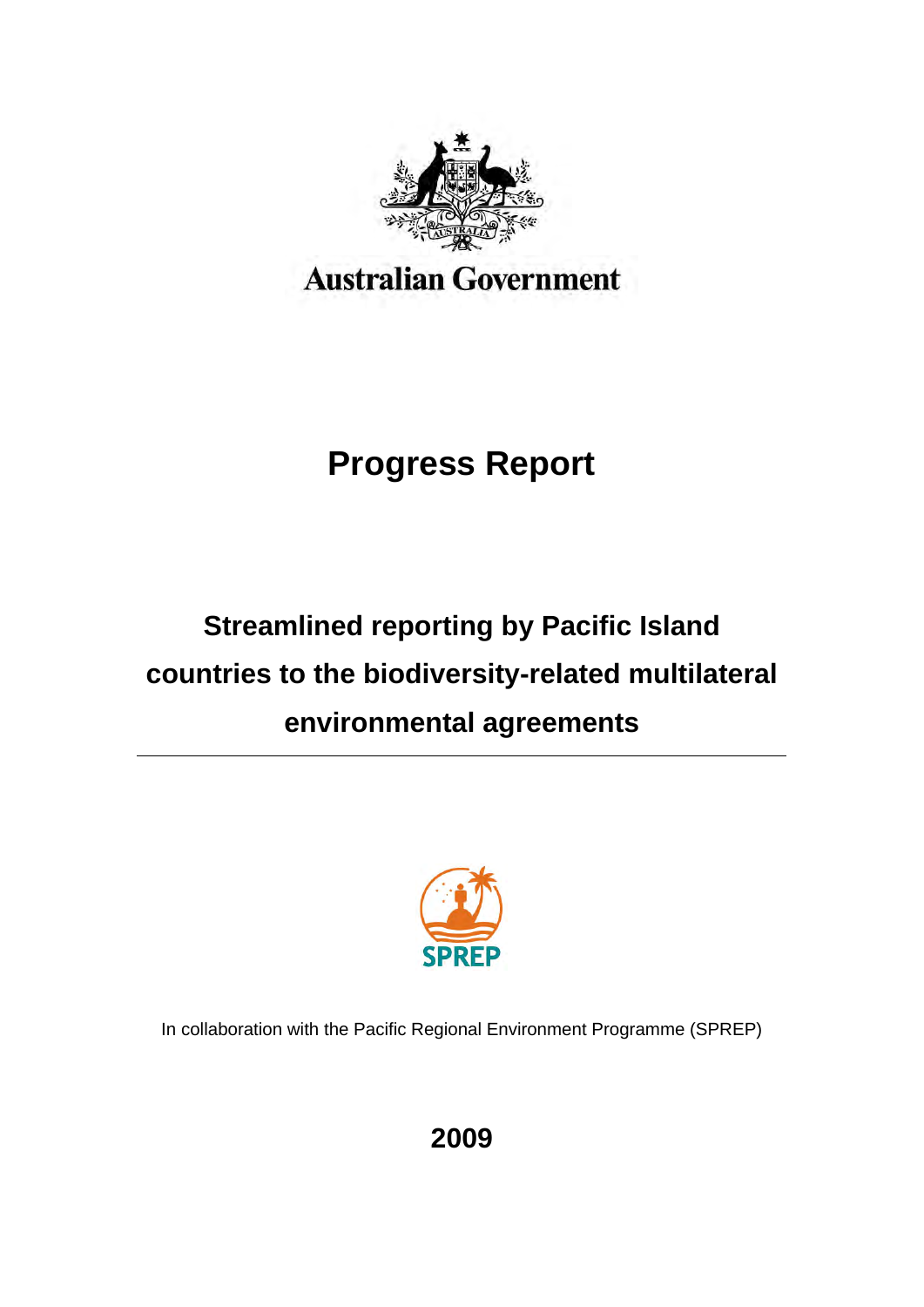# **Table of Contents**

**Attachment B – Paper on the 'Preconditions for harmonisation of reporting to biodiversity-related multilateral environmental agreements' (UNEP-WCMC)... 26**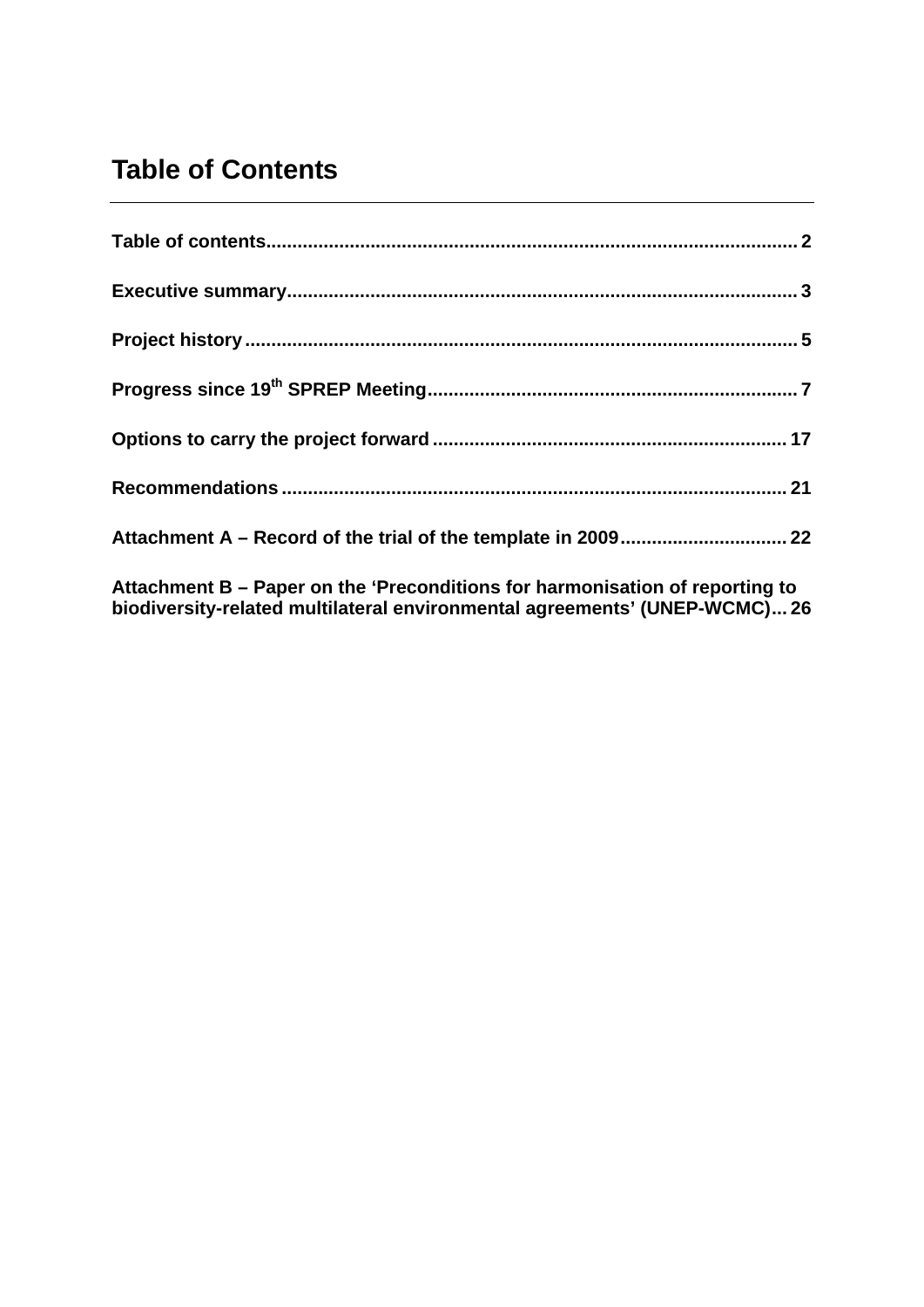# **Executive summary**

This report has been prepared by the Australian Government Department of the Environment, Water, Heritage and the Arts (DEWHA) for consideration under Agenda Item 10.1 'Streamlined reporting by Pacific Island countries (PICs) to the biodiversity-related multilateral environmental agreements (MEAs)—progress update' at the  $20<sup>th</sup>$  Meeting of the Pacific Regional Environment Programme (SPREP) in November 2009.

At the 19<sup>th</sup> Pacific Regional Environment Programme (SPREP) Meeting in September 2008, Members endorsed recommendations under Agenda Item 8.1. *Options to streamline reporting by Pacific Island countries to the biodiversity-related multilateral environmental agreements – the development of a consolidated reporting template,* for the Australian Government, in collaboration with SPREP, to:

- a) formally consult with MEA Secretariats on the consolidated reporting template
- b) broaden the trial of the consolidated reporting template to other selfgoverning PICs in 2009.

The Australian Government, in consultation with SPREP, has since sought feedback from the Secretariats of the five main biodiversity-related MEAs on the consolidated reporting template. At the time of writing this report, feedback had been received from four of the five Secretariats. Feedback has not been received from the Secretariat of the Ramsar Convention on Wetlands.

The Secretariats of the Convention on Biological Diversity (CBD) and the Convention on the International Trade in Endangered Species of Wild Fauna and Flora (CITES) provided positive feedback on the template as a model for use by PICs. An overview of feedback received from the Secretariats is presented in this report.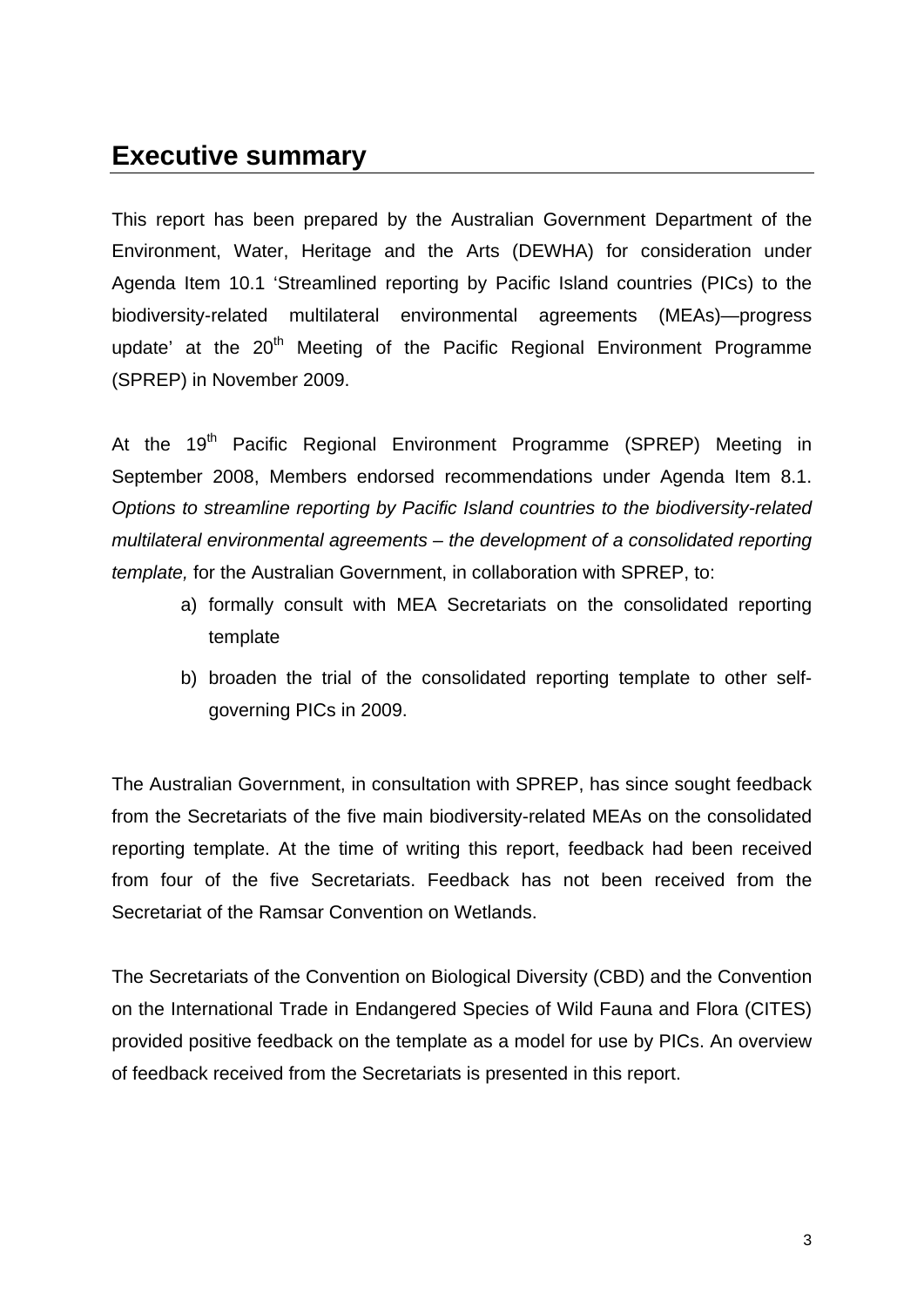The trial of the consolidated reporting template was broadened in 2009 to other selfgoverning PICs—Vanuatu, Tonga, Papua New Guinea and the Solomon Islands. As such, the trial of the consolidated reporting template has now taken place in eight PICs.

At present, the template is not endorsed for official use as a reporting tool for the biodiversity-related MEAs. For this to happen, the template needs to be endorsed for use by the governing bodies (i.e. contracting parties) of each of the MEAs via an official process, generally the Conference of the Parties (CoP) of the respective MEAs.

Two recommendations to carry forward the project are outlined below. These recommendations have been discussed with and are supported by the SPREP Secretariat as well as the CITES Secretariat. These recommendations should be carried forward simultaneously to ensure the success of the project:

- **Recommendation 1:** That the project be brought to the attention of the Biodiversity Liaison Group (BLG), in particular its Working Group on National Reporting, for discussion and consideration
- **Recommendation 2:** That the project be raised by the Australian Government with support of Pacific Island countries at the 15<sup>th</sup> Conference of the Parties to the Convention on International Trade of Endangered Species of Wild Fauna and Flora (CITES) in 2010 for consideration under Agenda Item 21 of the meeting.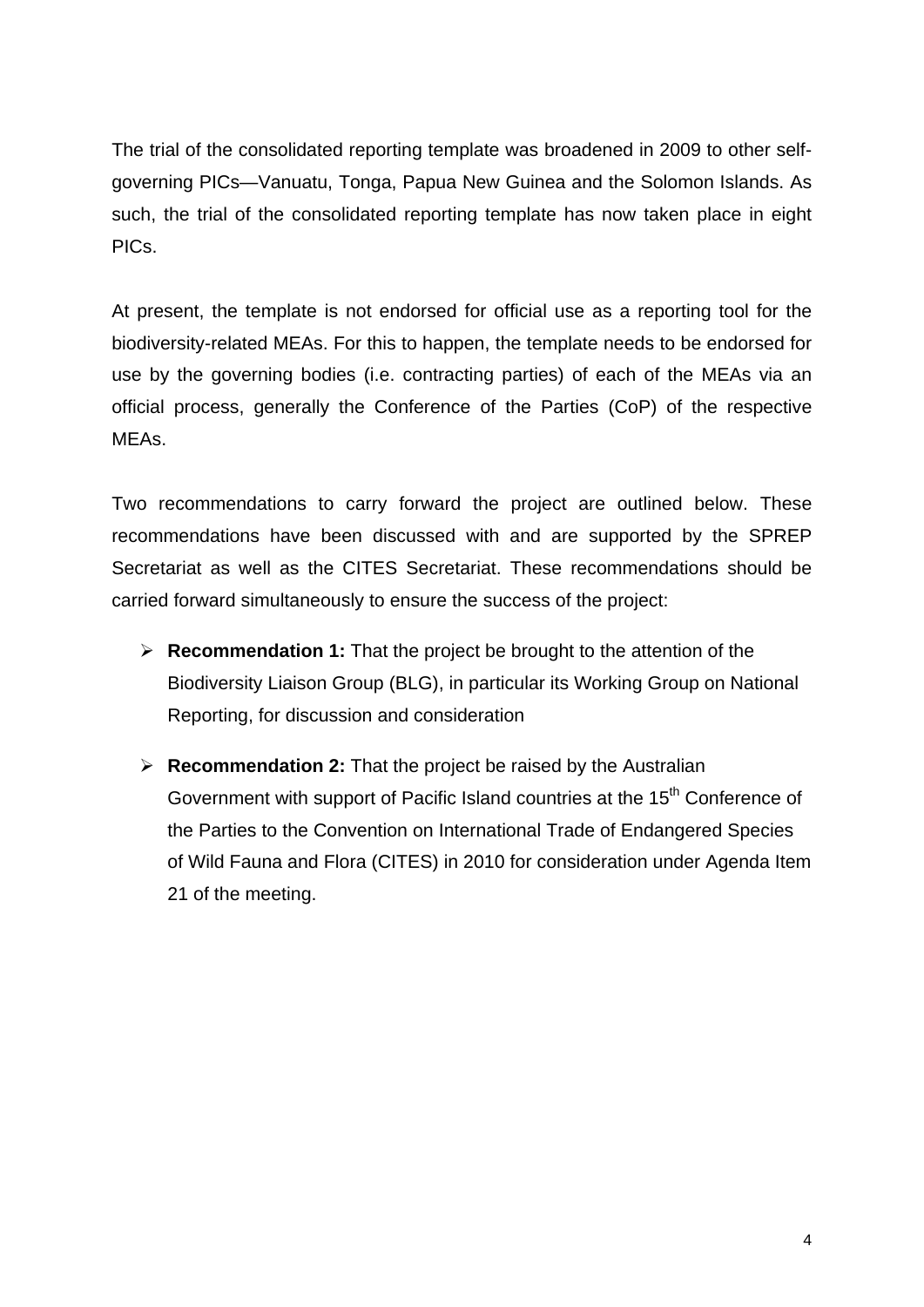# **Project history**

In 2007, the Australian Government, in consultation with SPREP, commenced a project to streamline reporting by Pacific Island countries (PICs) to the biodiversityrelated multilateral environmental agreements (MEAs). This project is funded under the Australian Agency for International Development's (AusAID) Pacific Governance Support Program.

At the 18<sup>th</sup> SPREP Meeting in September 2007, Members endorsed an option under Agenda Item 6.2 *Options to streamline reporting by Pacific Island countries (PICs) to multilateral environmental agreements (MEAs),* for the Australian Government, in collaboration with SPREP, to develop and trial a consolidated (single) reporting template for PICs to the five main biodiversity-related MEAs:

- Convention on Biological Diversity (CBD)
- Convention on the International Trade in Endangered Species of Wild Fauna and Flora (CITES)
- Convention on Migratory Species (CMS)
- Convention on Wetlands of International Importance especially as Waterfowl Habitat (Ramsar)
- World Heritage Convention (WHC).



**Logos for the five biodiversity related conventions**

The consolidated reporting template was drafted in early 2008 and trialled in four PICs (Cook Islands, Fiji, Kiribati and Samoa) in July 2008. Workshops were conducted in each of the trial countries with government officials and other stakeholders who work on the implementation of the biodiversity-related MEAs. The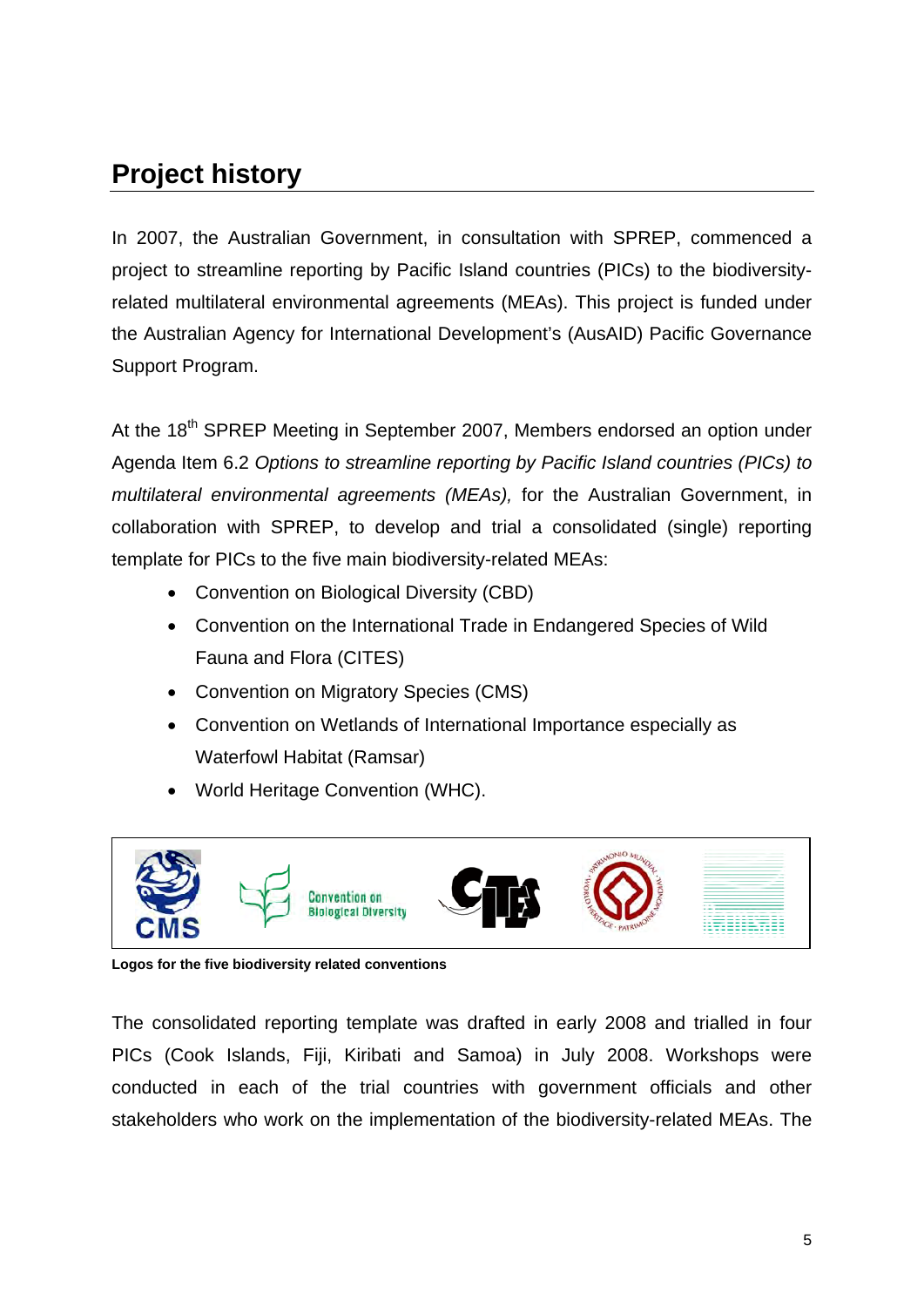objective of the trial was to determine the suitability of the consolidated reporting template for use in the Pacific. The results of the trial were successful.

The reporting template consolidates the separate reporting requirements for the five biodiversity-related MEAs into one template. This means that each PIC would use the consolidated reporting template to develop one national report per reporting period and this report would serve as the national report for any of the five biodiversity-related MEAs to which the PIC is party. The benefits of this to PICs are:

- a reduction in the amount of time and resources (staff, funds) spent undertaking national reporting for the biodiversity-related MEAs
- a simplified structure that reduces duplication yet still allows for tracking of progress and achievements in implementing the biodiversity-related MEAs
- a reporting template that is tailored to meet the reporting capacity of PICs.

At the 19th SPREP Meeting in September 2008 under Agenda Item 8.1. *Streamlined reporting by Pacific Island countries to the biodiversity-related multilateral environmental agreements - the development of a consolidated reporting template*, Members agreed, pending formal consultation with the MEA Secretariats and with their support, to broaden the trial of the consolidated reporting template to other selfgoverning PICs in 2009.

This report provides a progress report on activities undertaken in 2009 in relation to the project. Full details on the development and trial of the consolidated reporting template, as well as the template itself, were provided to Members under Agenda Item 8.1 at the 19<sup>th</sup> SPREP Meeting in 2008.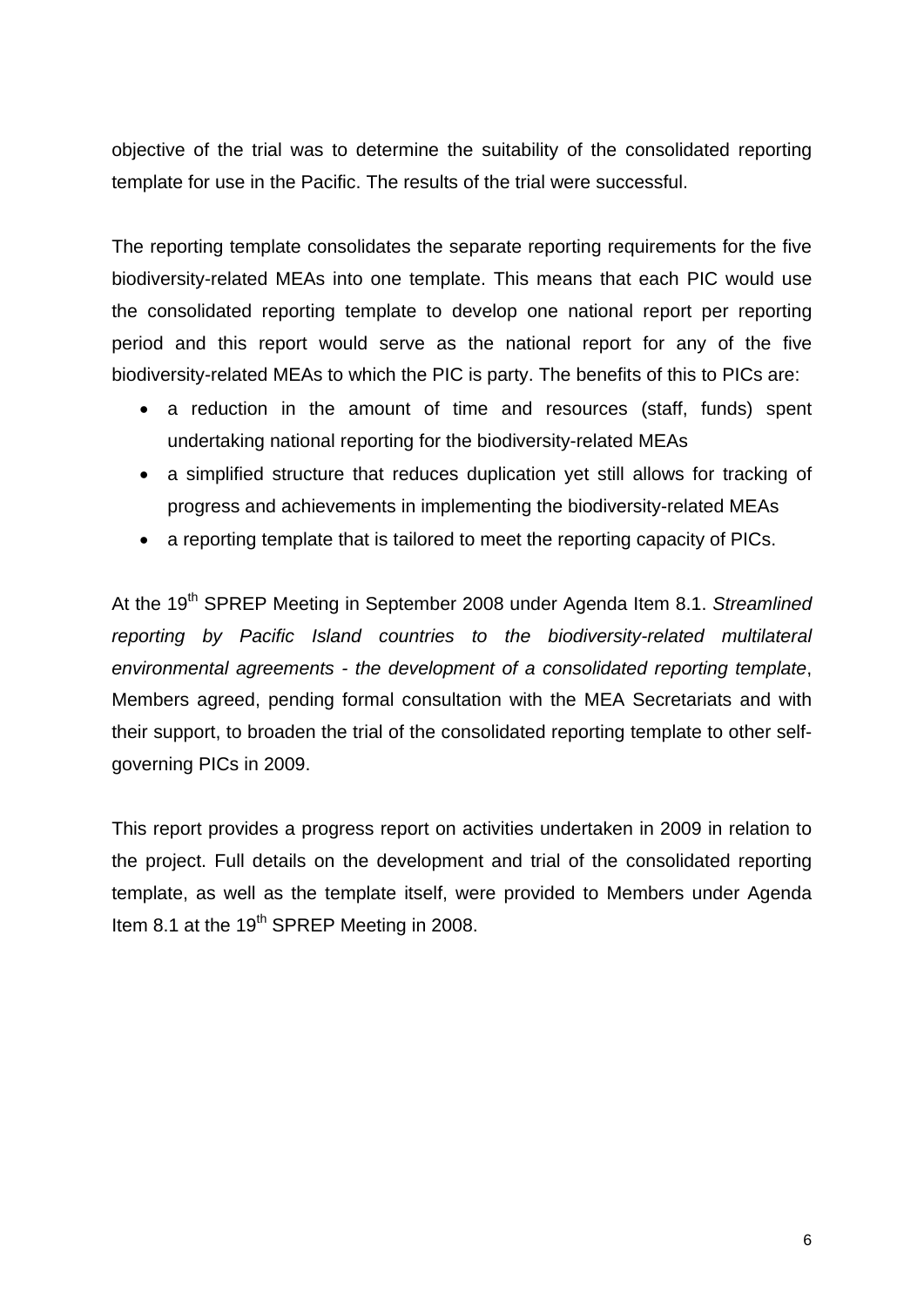# **Progress since 19th SPREP Meeting**

# **Consultation with the Secretariats on the consolidated reporting template**

Early this year, the Australian Government, in collaboration with SPREP, undertook formal consultation with the biodiversity-related MEA Secretariats to seek their views and support for the use of the template as a reporting tool for the Pacific.

The draft template and report on the trial of the template was sent for comment to the five biodiversity-related Secretariats in February 2009. Overall, feedback received from the Secretariats regarding the template was positive. The CBD and CITES Secretariats are provided positive feedback on the template as a potential reporting tool for the Pacific. The CMS Secretariat and the World Heritage Centre stated that while they recognised the value of the template as a reporting tool for the Pacific, they are unable to offer their full support for the template as they have been focussing resources on updating their own reporting processes and are unable to support a new reporting process at this time.

The feedback received from the Secretariats (CBD, CITES, CMS, and WHC) is summarised below. Feedback was not received from the Secretariat of the Ramsar Convention. The suggested inclusions and alterations to the template that were provided by the Secretariats during the consultation process were incorporated into the most recent draft of the template, where possible.

### *Secretariat of the Convention on Biological Diversity (CBD)*

The CBD Secretariat provided positive feedback on the template and concept. The Secretariat stated that the template could be a useful tool to present the state of implementation of the CBD and other biodiversity-related conventions in the Pacific region. They feel the questions are relevant and useful for PICs, and in general meet the reporting requirements of the CBD. The Secretariat suggested some additions to the template. These suggestions included questions on the CBD thematic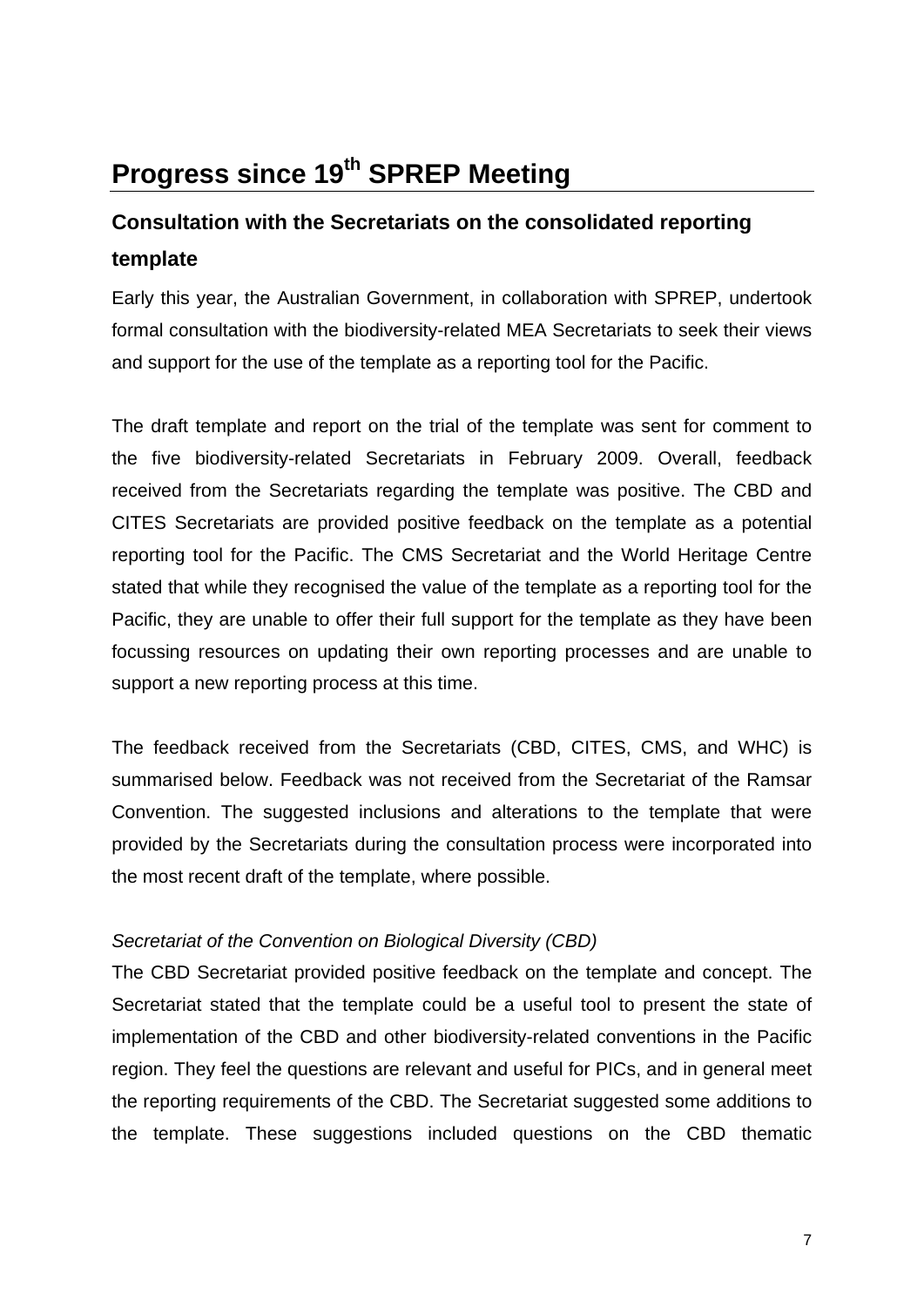programmes of work such as Island Biodiversity, and Marine and Coastal Biodiversity. They also proposed the inclusion of some questions on cross-cutting issues such as invasive alien species, and climate change. They affirmed their support for the template as a solid reporting approach for the Pacific that could be extended to other regions that also have limited reporting capacity.

# *Secretariat of the Convention on International Trade in Endangered Species of Wild Fauna and Flora (CITES)*

The CITES Secretariat provided positive feedback on the template and the inclusion of all the biodiversity-related MEAs that participate in the Biodiversity Liaison Group. They proposed the inclusion of some of their annual reporting requirements, as at present the template focus primarily on their biennial reporting requirements. Other proposed additions were questions about the Cartagena Protocol on Biosafety and the International Treaty on Plant Genetic Resources for Food and Agriculture. The CITES Secretariat stated difficulties in altering their current reporting cycles to suit the three year reporting cycle proposed in the template. The CITES Secretariat included reference to the template in a discussion document on national reports for the 58<sup>th</sup> meeting of the CITES Standing Committee (Geneva, 6-10 July 2009) and brought the template to Parties' attention in this forum.

### *World Heritage Centre*

The World Heritage Centre acknowledged the value of consolidating the reporting processes to the biodiversity-related MEAs; however, they believe the inclusion of the World Heritage Convention into the template is problematic. They noted that the mandate of the World Heritage Convention does not completely align with that of the other biodiversity-related MEAs, since it covers both cultural and natural heritage. They feel there could be some misalignment with their mandate due to the biodiversity focus of the template. Other issues outlined by the World Heritage Centre are that they have just revised their reporting process and do not think it would be useful to pursue a two-track reporting process, one for natural and one for cultural World Heritage sites. They also flagged concerns with the proposed three year reporting cycle for the consolidated reporting template as the cycle for periodic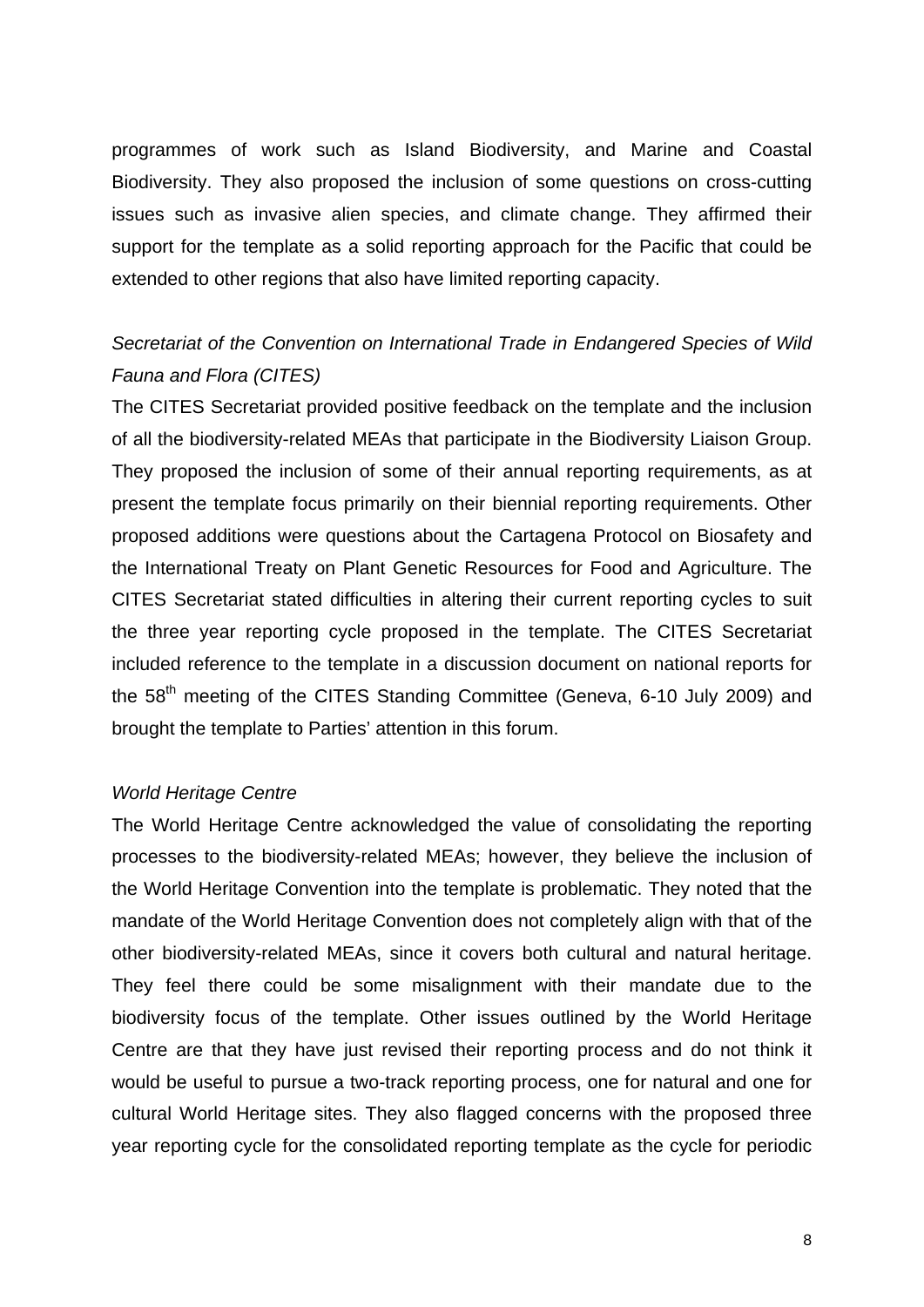reporting under the World Heritage Convention is once every six years. Their reporting cycle is established under the procedures of the World Heritage Convention and does not align with the reporting cycle of the other MEAs.

### *Secretariat of the Convention on Migratory Species (CMS)*

The CMS Secretariat is supportive of the concept of harmonisation of national reporting and believes the template has been well designed and highlights the unique habitat requirements of the region. The Secretariat also supports the structure of the template. However, they advised that they have recently launched a new online reporting format in 2008 and are therefore unable to support a competing reporting process at this time.

*Secretariat of the Convention on Wetlands (Ramsar)*  No feedback has been received.

### **Broadening the trial of the consolidated reporting template**

As per the recommendation agreed under Agenda Item 8.1 at the  $19<sup>th</sup>$  SPREP Meeting in September 2008, following the formal consultation with the MEA Secretariats, the Australian Government, in collaboration with SPREP, expanded the trial of the consolidated reporting template to other self-governing PICs in 2009.

The trial was extended to Vanuatu, Tonga, Papua New Guinea and the Solomon Islands. The Australian Government project officers travelled to the trial countries to conduct workshops on the template with government officials and other stakeholders who work on the implementation of the biodiversity-related MEAs in these countries. A brief outline of how the trial was conducted in these countries is at Attachment A.

A total of eight countries participated in the trial in 2008-09.

Expanding the trial to other self-governing PICs was an important component of the work in 2009. The expansion of the trial was useful to ensure a greater number of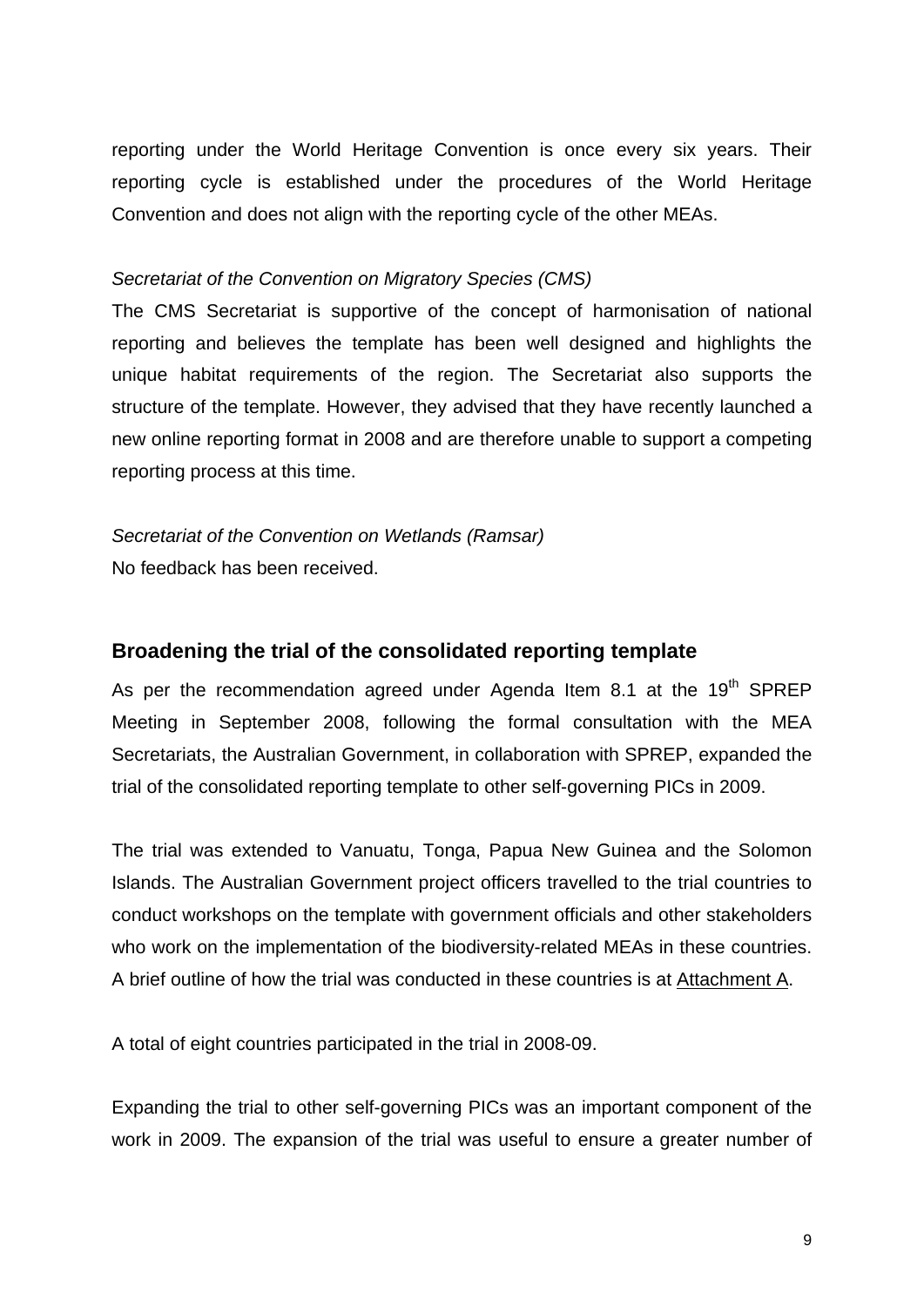PICs are familiar with the project and that PICs are well positioned to support the project in international fora. It also provided a useful opportunity to deliver capacity support and advice to the trial countries on national reporting.

Countries that participated in the trial in 2009 noted the benefits of using a consolidated reporting model, particularly in terms of the reduction in the amount of resources, staffing and funding that would be required to undertake national reporting using this model. It was also seen as a valuable mechanism to bring focal points and government officials together to discuss work that they are undertaking or have undertaken in relation to the biodiversity-related MEAs, to share experiences and to identify synergies in work programs relating to the biodiversity-related MEAs.

### **Preparation of draft national reports using the template**

National reports are currently under preparation for countries involved in the trial of the consolidated reporting template in 2008-09. The reports will be finalised using the new Adobe SmartForms software, in consultation with the trial countries, and will be made available upon completion as examples of the benefits of using a consolidated reporting model.

# **Conversion of the template into Adobe LiveCycle software (SmartForms)**

The template has now been converted from a Microsoft Word document into a SmartForm using Adobe LiveCycle software. Conversion of the template into a SmartForm means the template is now available as a simple, interactive Portable Document Format (PDF) form that is purpose designed to facilitate reporting. The SmartForm version of the template is more interactive than the Microsoft Word version. Both versions, however, will remain available as examples of formatting and layout for the consolidated reporting template. The Microsoft Word version will also be retained in case there is a preference for this format.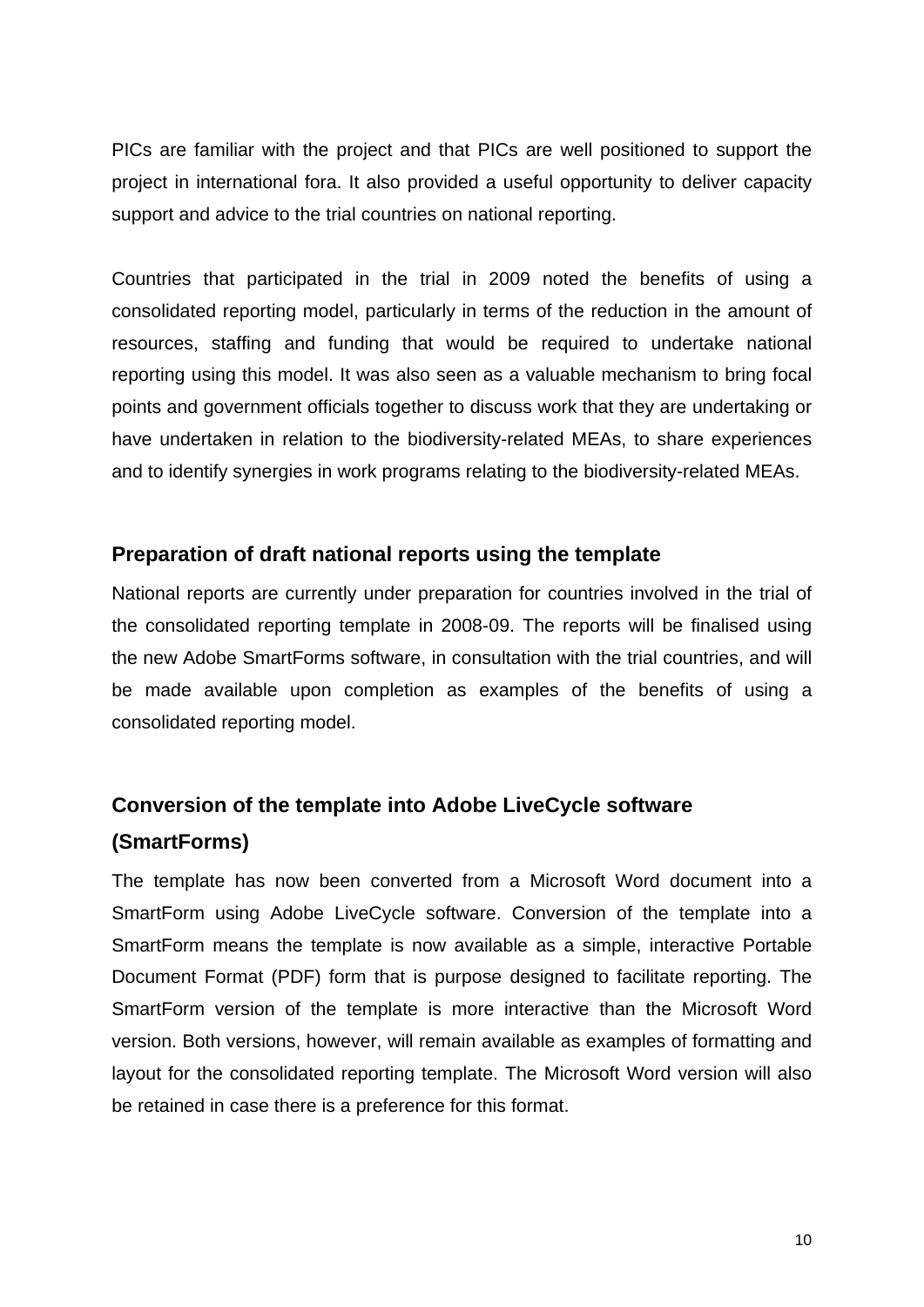The Adobe LiveCycle software is built on the Adobe Intelligent Document platform. No new IT infrastructure will be required by PICs to use this software or to send and receive data produced in the SmartForm version of the report. The only requirement for PICs to view and compile the report as a SmartForm is to have the free Adobe Reader application (Acrobat/Adobe Reader 6.0.2 or above).

This software has been purpose-designed to improve the collation and management of data entered into the SmartForm. This could also be of benefit to end-users of the template; for example, the Secretariats who will be analysing and interpreting the reports submitted by PICs. The software is designed to link with existing software platforms used to manage data. Some adjustments may, however, be required to the systems currently used by the Secretariats to collate and analyse data to ensure SmartForm reports are compatible with their existing systems. The SmartForm version is an XML-based template that can be rendered as a PDF or HTML file.

Use of the Adobe LiveCycle software is a transitional step towards online reporting. At present, national reports completed using the SmartForm version will be developed as a stand-alone electronic document (offline). However, in the future, these national reports could be completed online and hosted on a website. The transition to online reporting, whilst some time away, could be very beneficial in facilitating national reporting for both contracting parties as well as end-users of the reports, such as Secretariats, donors and other stakeholders.

There are benefits to be gained from standardising information and the way it is collated, analysed and presented across the biodiversity-related MEAs. The harmonisation of information formats and reporting standards could facilitate information exchange and provide easier access to information for Parties, MEA Secretariats and other stakeholders, and result in a more efficient use of MEA resources. Ultimately, ensuring the interoperability of information prepared in national reports is important, as information reported on for one MEA could also be useful for another. Using software such as Adobe LiveCycle and a consolidated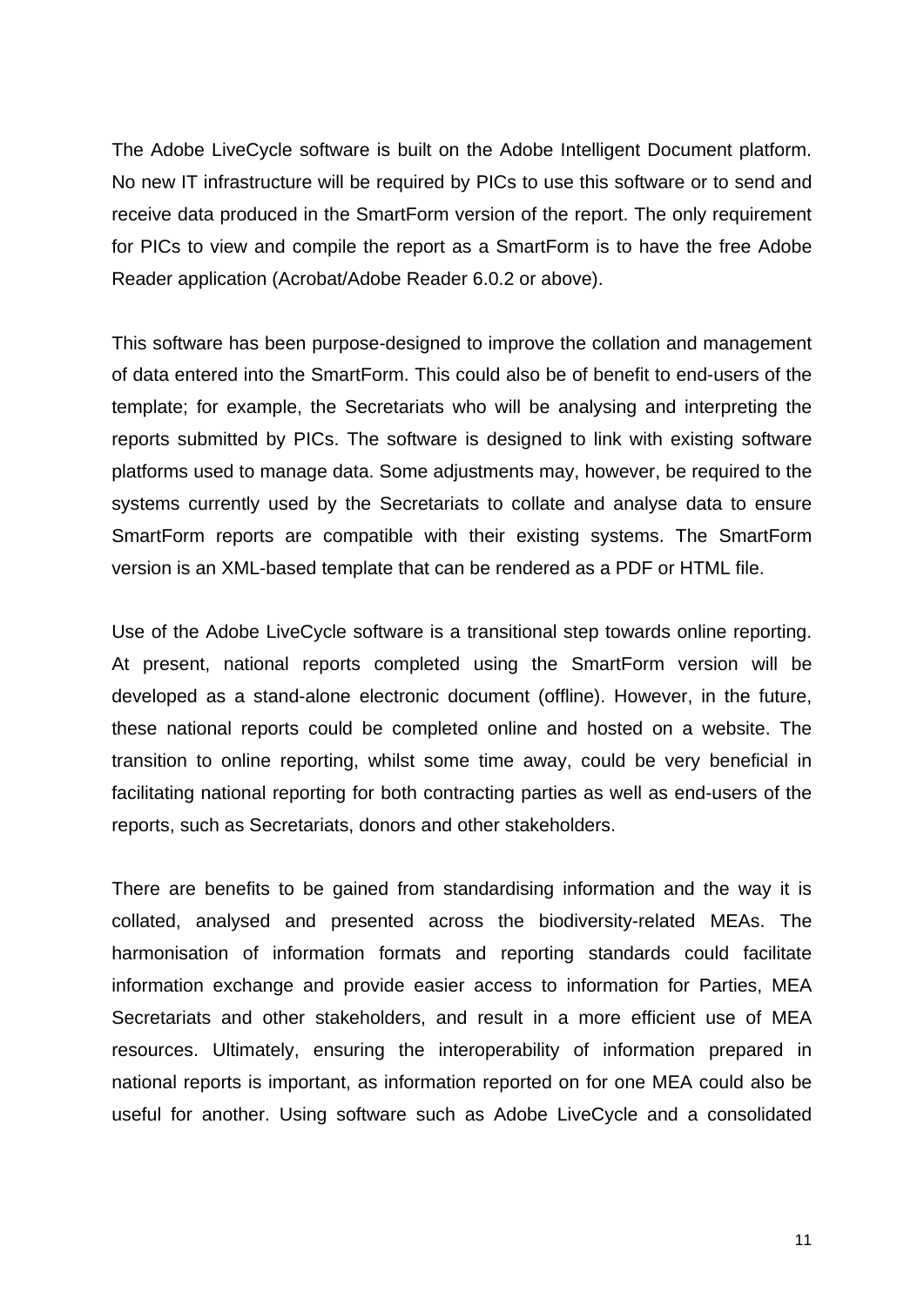reporting model for national reporting could facilitate the interoperability and exchange of information between MEAs.

### **Maintaining linkages with other harmonisation efforts**

The Australian Government recognises the importance of working with other national, regional and international agencies on approaches to harmonise and streamline reporting. We have continued to work closely with SPREP, the United Nations Environment Programme World Conservation Monitoring Centre (UNEP-WCMC), the United Nations Environment Programme Division of Environmental Law and Conventions (UNEP-DELC) and other regional bodies to ensure work on streamlining and harmonisation of national reporting builds on existing knowledge and expertise.

Both UNEP and UNEP-WCMC acknowledge that the project provides a useful case study of a regional approach to streamlined reporting. They have also expressed their interest in receiving information on lessons-learned from the implementation of the project.

The project continued to generate interest from other regions that also face difficulties meeting their reporting requirements, such as South-East Asia. For example, the project officer was invited to contribute their experience to an Association of South-East Asian Nations (ASEAN) Centre for Biodiversity (ACB) workshop on the harmonisation of national reporting (see page 15).

A brief outline of linkages between the streamlined reporting project and other work on this topic by other agencies is provided below.

10<sup>th</sup> Conference of the Parties to the Ramsar Convention (Ramsar CoP 10) A joint side-event between the Australian Government and UNEP-WCMC took place at Ramsar CoP 10 on the 'Harmonisation of national reporting to the biodiversity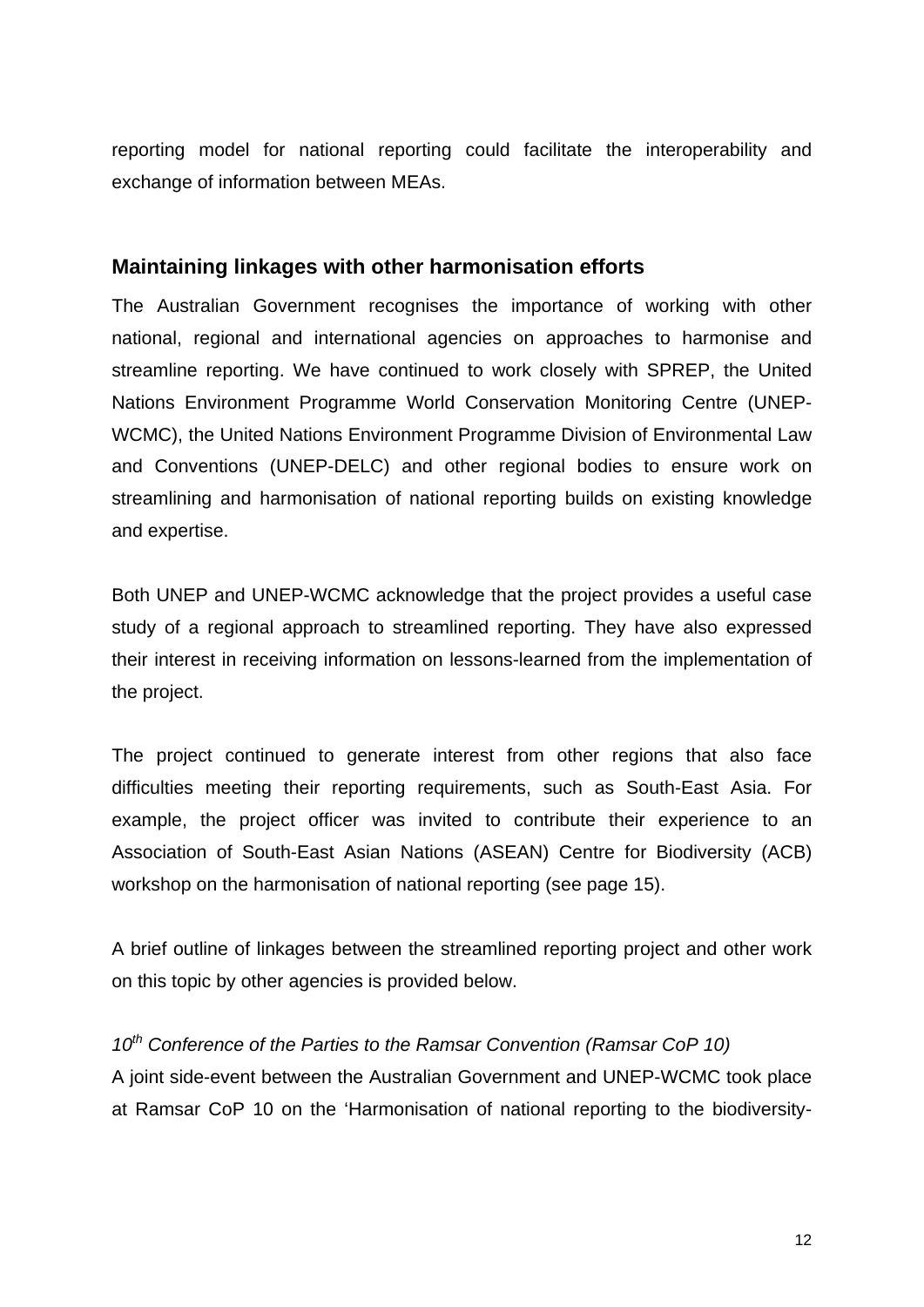related MEAs' in October 2008. The side-event was well attended and the streamlined reporting project generated significant interest.

### *Pacific MEA Hub (SPREP)*

UNEP has partnered with the European Commission (EC) to develop three regional hubs to support MEA implementation in the African, Caribbean and Pacific (ACP) regions.

SPREP will host the Pacific Hub. The Pacific Hub will assist countries to implement their obligations under MEAs. In general, the activities of the Pacific Hub will focus on providing technical assistance and training, as well as policy and advisory support services to enable countries to fulfil their MEA obligations. Some of the proposed activities for the Pacific Hub include investigating and promoting activities to harmonise and streamline national reporting to MEAs.

The Australian Government has undertaken preliminary consultation with SPREP to determine how the streamlined reporting work might fit within the work priorities of the Pacific Hub. At the time of writing this report, the Pacific Hub was still in the process of identifying and confirming its work priorities. We will therefore explore synergies and linkages between the streamlined reporting project and the activities of the Pacific Hub in the coming months once its work plan and capacity have been determined.

# *United Nations Environment Programme - World Conservation Monitoring Centre (UNEP-WCMC)*

UNEP-WCMC has continued to work on the harmonisation of national reporting to the biodiversity-related MEAs. In June 2009, UNEP-WCMC, in collaboration with UNEP and the Secretariats of the biodiversity-related MEAs, prepared a paper on the 'Preconditions for harmonisation of reporting to biodiversity-related multilateral environmental agreements'. The paper is at Attachment B. It provides an overview of progress and work undertaken on the harmonisation of national reporting to date. It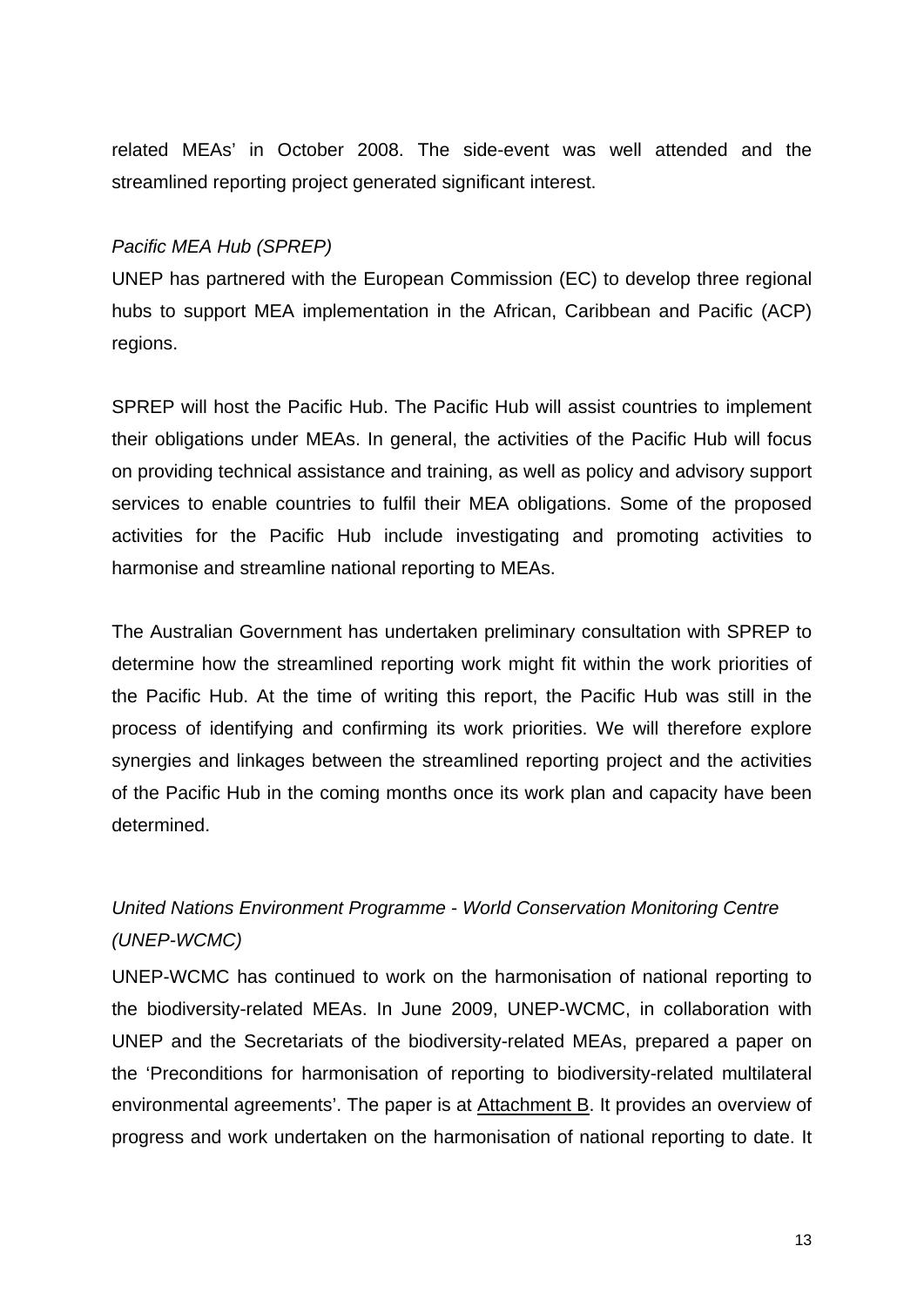is an important framework document as it consolidates and reviews work on this issue. It also outlines challenges as well as options to progress this work.

The paper has been developed to inform discussions on the harmonisation of national reporting at the international, regional and national levels. In particular, it will be used to inform meetings of the governing bodies of the MEAs to guide decisionmaking on this issue. The paper has already been presented at a number of meetings of the governing bodies of the biodiversity-related MEAs for their consideration and endorsement, and will be presented at relevant meetings in 2010.

The paper identifies two possible ways forward to harmonise national reporting that were developed as part of the 2006-2008 UNEP Knowledge Management Project. The project was conducted jointly between UNEP-WCMC and UNEP-DELC, and aimed to improve implementation of the biodiversity-related MEAs by developing solutions for the strategic and shared use of biodiversity information. Two ways forward that were explored as part of this project to harmonise national reporting are:

- a) to further consider and assess the viability of using a core reporting model, as has been adopted by the Human Rights Treaty System
- b) to identify joint thematic reporting frameworks.

Importantly, the paper refers positively to the streamlined reporting project for Pacific Island countries and states that "it is hoped that the project provides a regional perspective of the harmonisation as well as further insights into the feasibility of harmonising reporting formats across the range of biodiversity-related MEAs" (UNEP-WCMC, 2009, pg. 6). It acknowledges that the consolidated reporting template prepared for PICs aligns with the recommendation from UNEP's Knowledge Management Project to trial a core reporting model similar to the Human Rights Treaty System. This is a very strong endorsement of the consolidated reporting template and could lead to further consideration of it as a global reporting tool.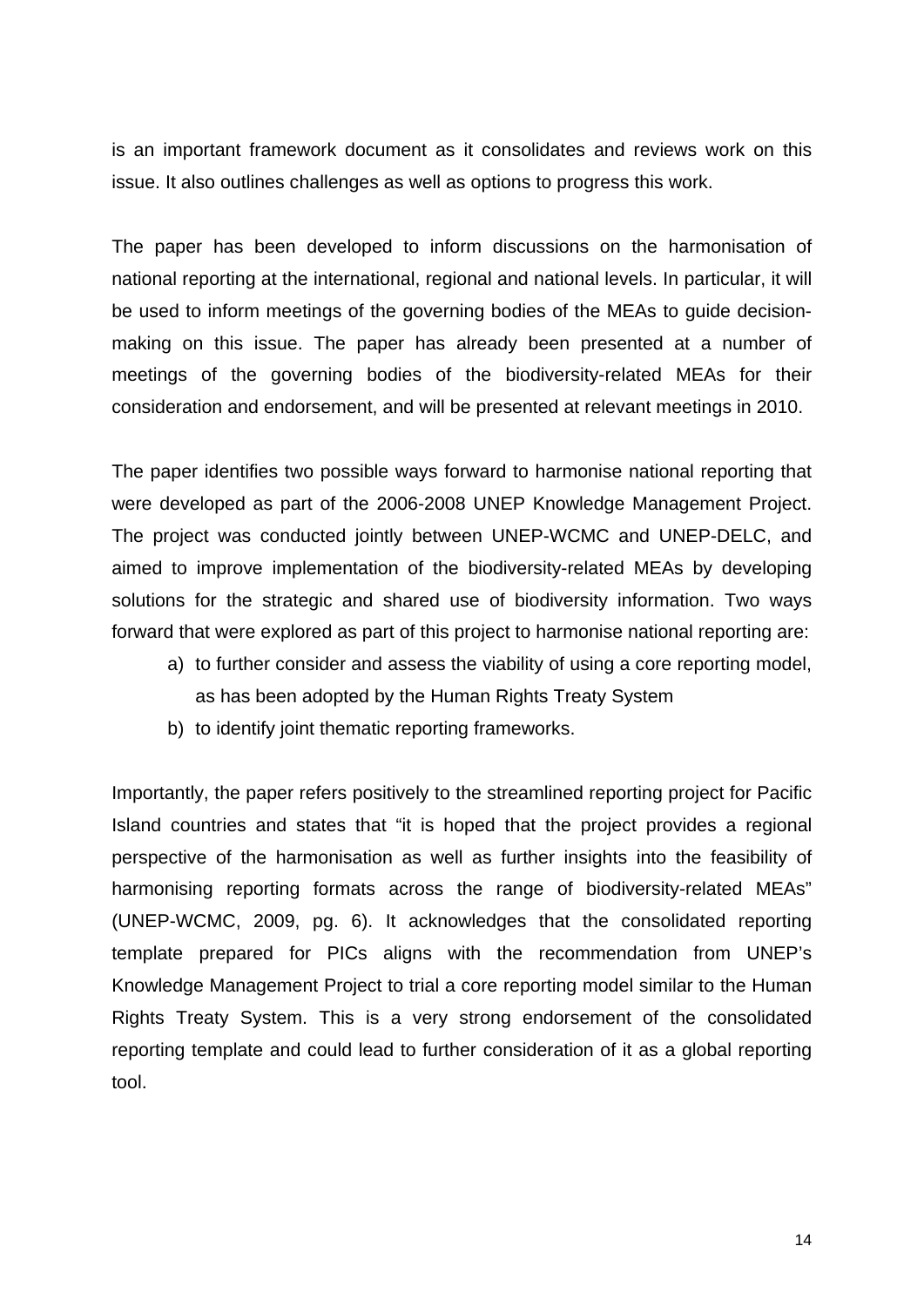*United Nations Environment Programme - Division of Environmental Law and Conventions (UNEP-DELC)* 

In September 2009, the UNEP-DELC hosted the Workshop on Knowledge Management and MEAs to identify ways forward for UNEP's Knowledge Management Project. Participants included representatives from the Secretariats of a range of MEAs, as well as representatives from environmental agencies and associated bodies that currently provide information services to these conventions, such as Ecolex, the International Institute for Sustainable Development (IISD) and TEMATEA (Project on Issue-Based Modules).

The aim of the workshop was to develop initiatives and solutions to enhance biodiversity knowledge and information management. Discussions focussed on assessing the types of information that can be exchanged within and across cluster groups of MEAs. Other issues included discussion of the harmonisation efforts being employed by Secretariats across MEAs, identification of impediments and possible solutions to achieve data harmonisation/interoperability and shared data standards between MEAs, and the development of effective tools to help collate and process biodiversity data.

The outcomes and future directions of UNEP's Knowledge Management Project will be useful for the streamlined reporting project given the focus of this work on identifying synergies and linkages between MEAs.

### *Biodiversity Liaison Group (BLG)*

The BLG has continued to work towards identifying synergies and linkages among the main biodiversity-related conventions. The group holds regular meetings and is working towards establishing a more coordinated approach for information exchange. Membership of the BLG comprises the Secretariats of the CBD, CITES, CMS, Ramsar, WHC and the International Treaty on Plant Genetic Resources for Food and Agriculture. At the  $7<sup>th</sup>$  Meeting of the BLG in April 2009, a decision was made to establish a Working Group on National Reporting comprised of a representative from each of the MEA Secretariats. At the time of writing this report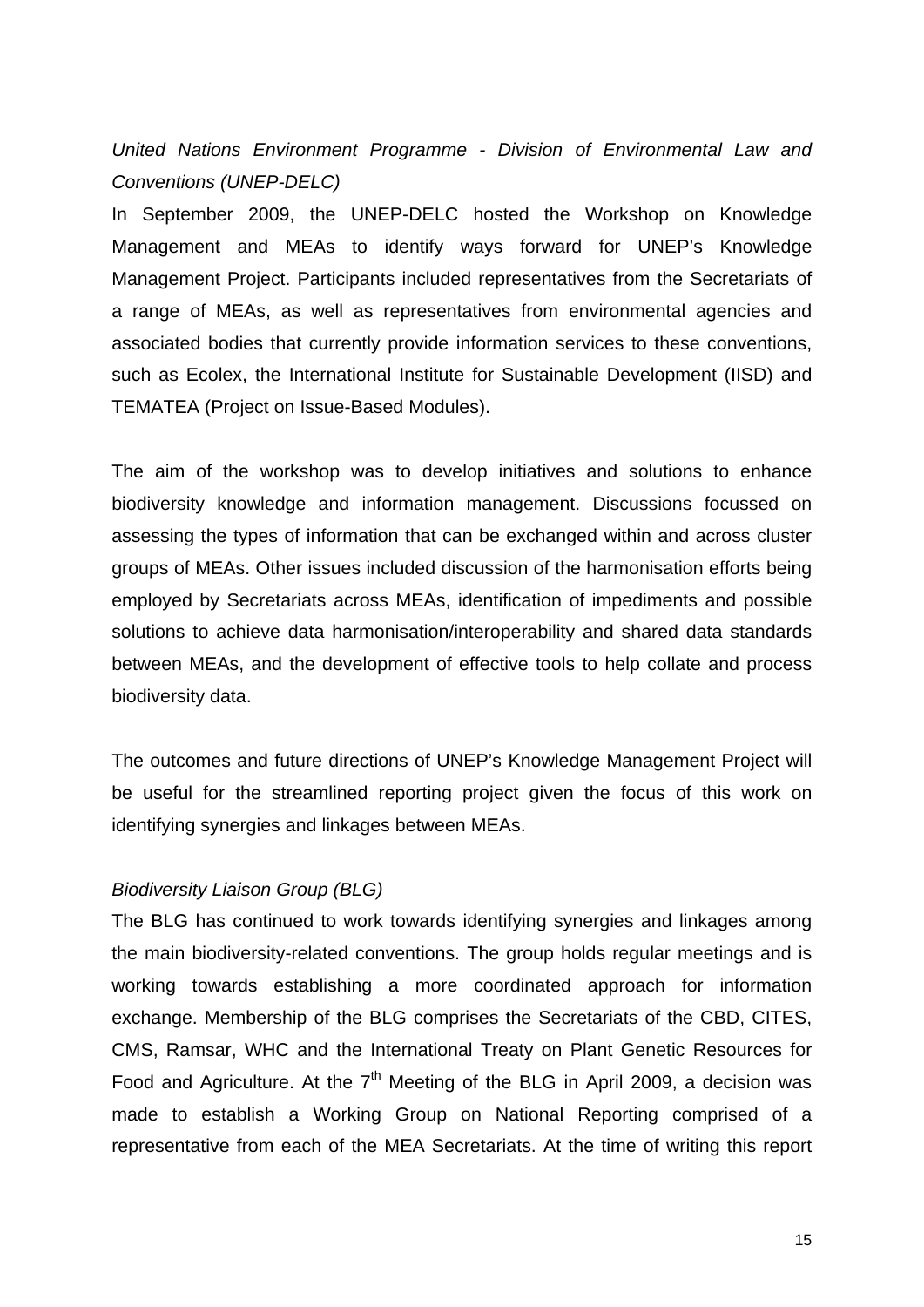the Working Group was not fully established and did not have a programme of work developed. The Working Group could potentially further explore the viability of the consolidated reporting model.

### *The ASEAN Centre for Biodiversity (ACB)*

In 2009, the ACB embarked on a process to streamline national reporting to the biodiversity-related MEAs for the ASEAN Member States. The ACB held the Harmonisation of Reporting to Biodiversity-Related Conventions workshop in April 2009 for ASEAN Members. The workshop aimed to identify approaches to streamline reporting that could be suitable for implementation in the South-East Asian region. The Australian Government was invited to present on the streamlined reporting project for PICs, in particular the trial of the consolidated reporting template, as a possible option to streamline reporting for ASEAN Members. The workshop provided an excellent opportunity to showcase the consolidated reporting template and provide broader exposure on the project. The ACB will continue to investigate options to progress work on the harmonisation of national reporting in the coming months.

We have also been advised by the CITES Secretariat that the streamlined reporting project may be of interest to Western Asia. We will consider opportunities to promote the streamlined reporting project to this group in the future.

### *Upcoming forums*

National reporting will likely be discussed in forums such as the  $2<sup>nd</sup>$  Meeting of the Consultative Group on International Environmental Governance in Rome in October 2009 and the 2<sup>nd</sup> Ad Hoc Intergovernmental and Multi-stakeholder Meeting on an Intergovernmental Science-Policy Interface on Biodiversity and Ecosystem Services (IPBES) in Nairobi in October 2009. Any decisions made in these forums relating to the harmonisation of national reporting will be given due consideration.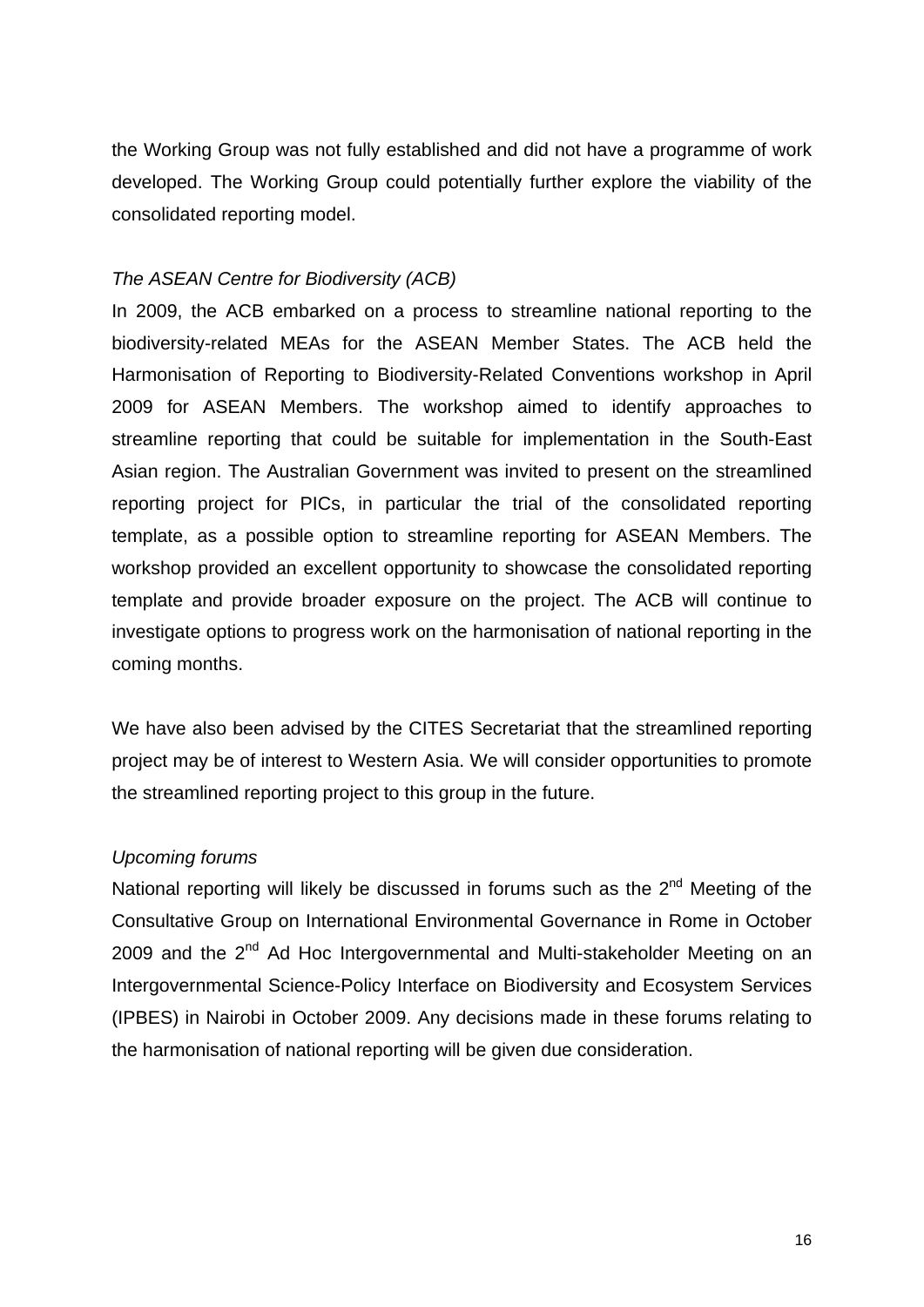# **Obstacles with progressing the trial of the consolidated reporting template**

The streamlined reporting project has a broad range of benefits for PICs. Conducting the trial in eight PICs has meant that it has been possible to inform a wide audience about the project, and provide capacity building support and advice on national reporting in these countries<sup>\*</sup>.

However, at present, the template is not endorsed for official use as a reporting tool for the biodiversity-related MEAs. For this to happen, the template needs to be endorsed for use by the governing bodies (i.e. contracting parties) of each of the MEAs via an official process, generally the Conference of the Parties (CoP) of the respective MEAs as national reporting requirements are determined by them. Thus, decision-making power for further action on the harmonisation of national reporting, including the implementation of the consolidated reporting template, ultimately rests with the contracting parties of the MEAs.

There is little value in continuing the trial of the template whilst it is not officially endorsed for use as many PICs have limited resources and time to invest in activities that are not their core business. It is therefore important to determine a proactive and logical way forward for the project that is suitable for all SPREP Members, and provides a mechanism to propel the project forward for international endorsement.

# **Options**

Two options to carry forward the project are outlined below. They are not mutually exclusive. The options have been discussed with and are supported by the SPREP Secretariat, and the CITES Secretariat in their capacity as a member of the BLG.

<sup>1</sup> \* For details of the benefits of the consolidated reporting template refer to the report on the development and trial of the consolidated reporting template that was presented at the 19th SPREP Meeting in 2008.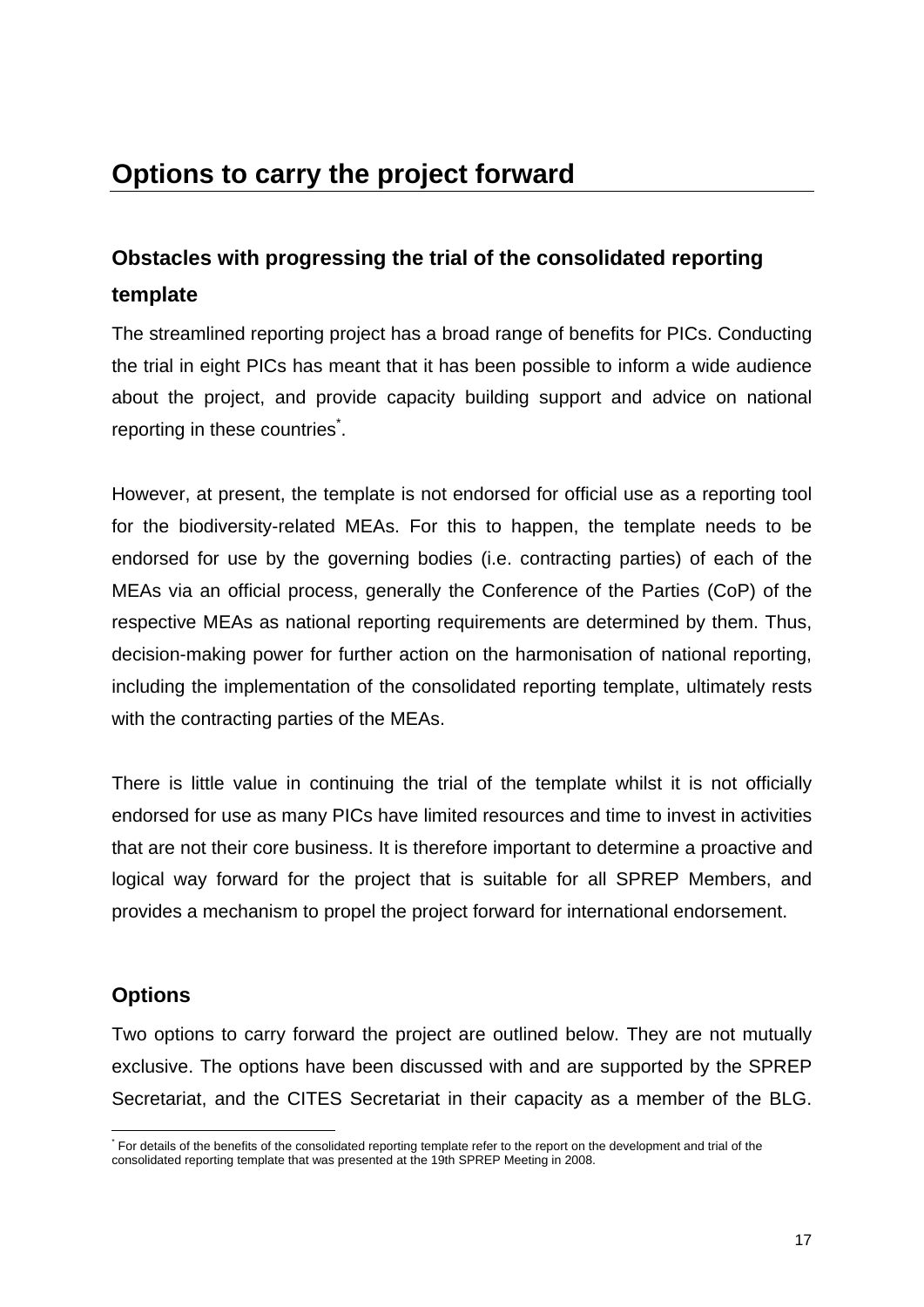The options are designed to reinforce future action on the project and should be undertaken concurrently to ensure a greater chance of success of the project in achieving international endorsement and recognition.

*Option 1: That the project be brought to the attention of the Biodiversity Liaison Group (BLG), in particular its Working Group on National Reporting, for discussion and consideration* 

Use of the BLG to carry the project forward is a logical option as its mandate is to promote synergies and linkages among the biodiversity-related MEAs. In addition, the BLG has recently established the Working Group on National Reporting that is comprised of representatives of each of the biodiversity-related Secretariats. The Working Group would be an ideal forum to progress the streamlined reporting project and consolidated reporting model. Ideally, the Working Group could be tasked to further investigate and explore the viability of the use of the consolidated reporting template as a reporting tool.

The  $8<sup>th</sup>$  meeting of the BLG takes place in January 2010. Advice has been sought from the BLG membership regarding the procedures for BLG meetings and an invitation could be sought to have the project added to the agenda for discussion and consideration at this meeting. This would be a useful step to present the project to the group and to determine the level of interest in the project by the BLG.

Agreement by the BLG to explore and progress the use of the consolidated reporting template would be highly beneficial and a very positive outcome for the project. It would be particularly useful to determine at the meeting whether the BLG's Working Group on National Reporting could be tasked to further investigate and explore the viability of the consolidated reporting template as a reporting tool. The BLG may require a mandate from contracting parties to the biodiversity-related MEAs via a CoP to pursue this work.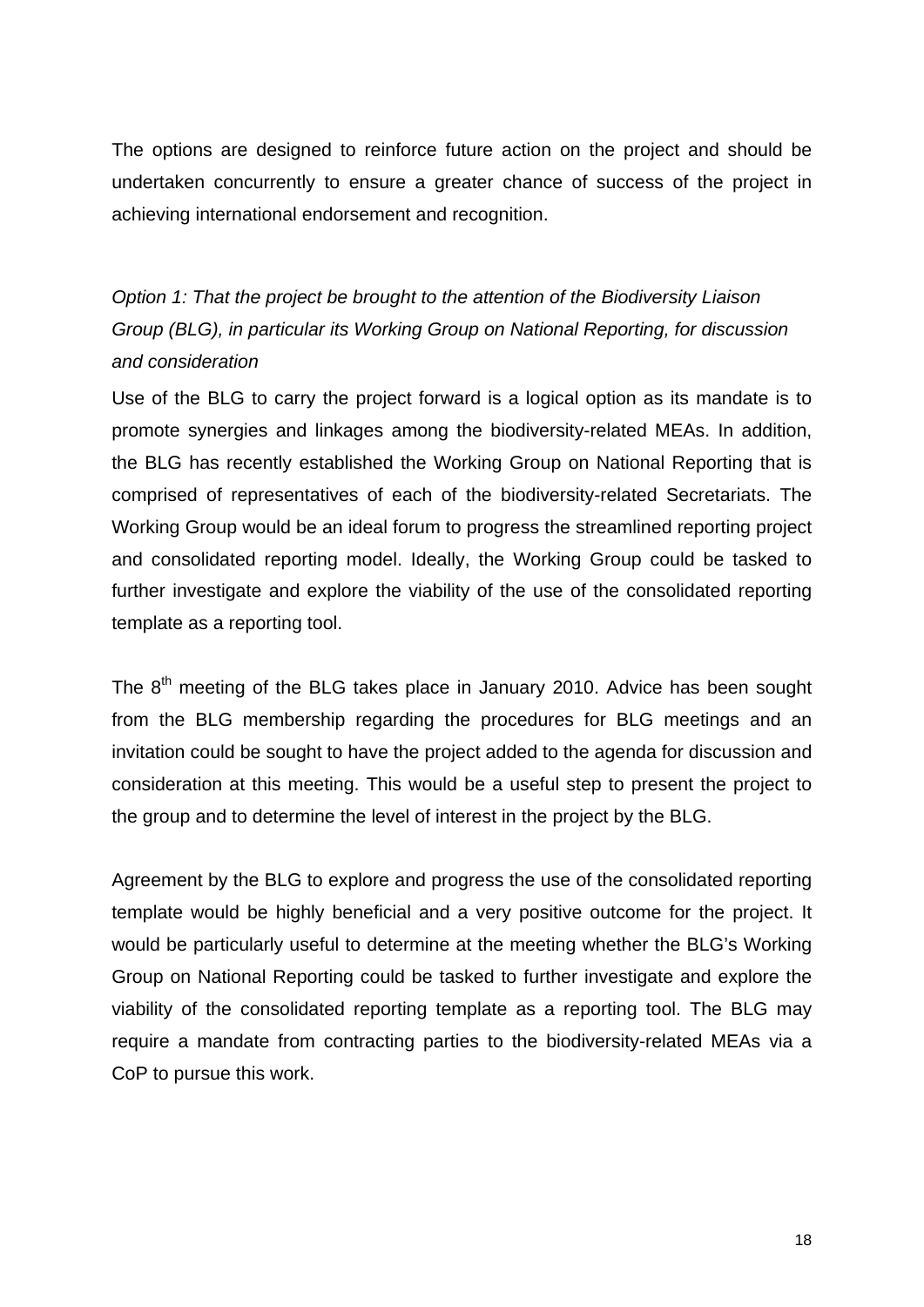*Option 2: That the project be raised by the Australian Government with support of Pacific Island countries for consideration at the 15<sup>th</sup> Conference of the Parties to the Convention on International Trade of Endangered Species of Wild Fauna and Flora (CITES) in 2010* 

The Convention on International Trade in Endangered Species of Wild Fauna and Flora (CITES) will hold its 15th Conference of the Parties (CoP 15) in Qatar from 13- 25 March 2010. National reporting will be discussed under Agenda Item 21 at this meeting.

The CITES Secretariat has provided positive feedback on the project. This, and the fact that national reporting will be discussed as a specific agenda item, suggests that the CITES CoP 15 is an appropriate forum to raise the consolidated reporting template for consideration by contracting parties.

It is therefore proposed that the Australian Government, with support of PICs, use the agenda item on national reporting at the CITES CoP 15 to request the biodiversity-related Secretariats to further investigate and explore the viability of the consolidated reporting template as a reporting tool. This could be done via a resolution raised under Agenda Item 21. The resolution could also suggest that the BLG invite its Working Group on National Reporting to undertake the analytical work.

The support of contracting parties to CITES, to request the Secretariats of the other biodiversity-related MEAs to further investigate and explore the consolidated reporting template could be a very positive step forward for this project.

To ensure other contracting parties to CITES are informed and aware of the project, Australia is willing to prepare an information document for submission to the CITES CoP 15 that provides an outline of the streamlined reporting project and the trial of the consolidated reporting template. Australia is also willing to conduct a side-event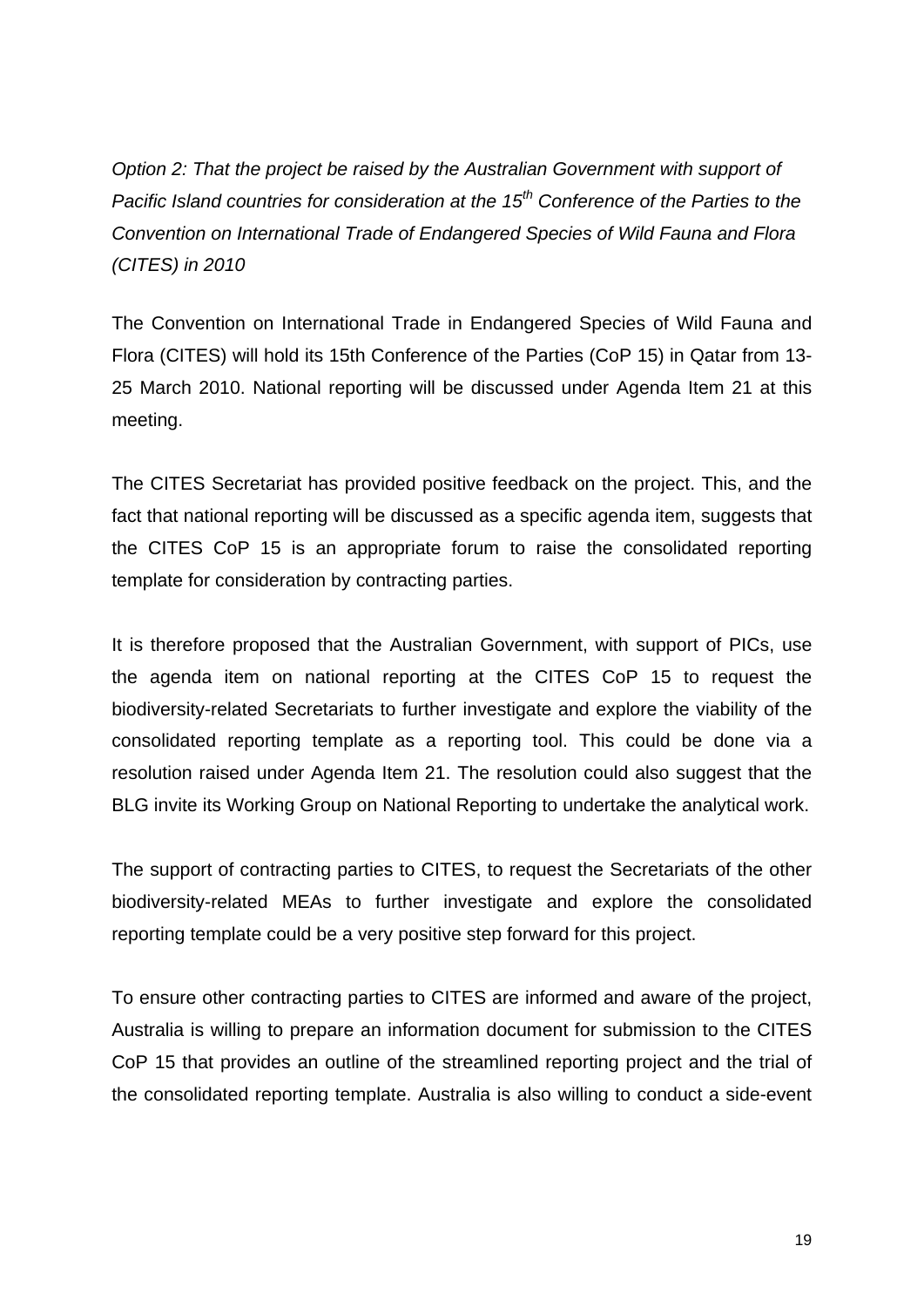on the project at CoP 15 to ensure contracting parties receive a detailed briefing about the project.

It will be important for SPREP Members that are party to CITES to show their support for the project at the CoP. It is proposed that further discussion on a draft resolution with SPREP Members that are party to CITES take place in the lead up to the CoP.

### **Next steps**

Pending SPREP Members' decision at the 20<sup>th</sup> SPREP Meeting on a way forward for the project, the trial of the template will not be continued due to the fact that it is not officially endorsed as yet and the value in continuing the trial whilst this is the case is limited. Instead, resources will be invested towards ensuring the project receives international consideration and is explored and progressed by the BLG and the Conferences of the Parties to the biodiversity-related MEAs. Work to progress the project in international fora will be undertaken in consultation with SPREP, UNEP-DELC and UNEP-WCMC.

Pending Members' agreement, it is proposed to have the project put on the agenda for discussion and consideration at the upcoming meeting of the BLG in January 2010, with the aim of tasking the BLG's Working Group on National Reporting to further investigate and explore the viability of the consolidated reporting template as a reporting tool. Work will also be undertaken in the lead up to the CITES CoP to ensure that the project is considered under Agenda Item 21 of the CoP. Support for the project from SPREP Members that are party to CITES will be required in the lead up to and during the CoP.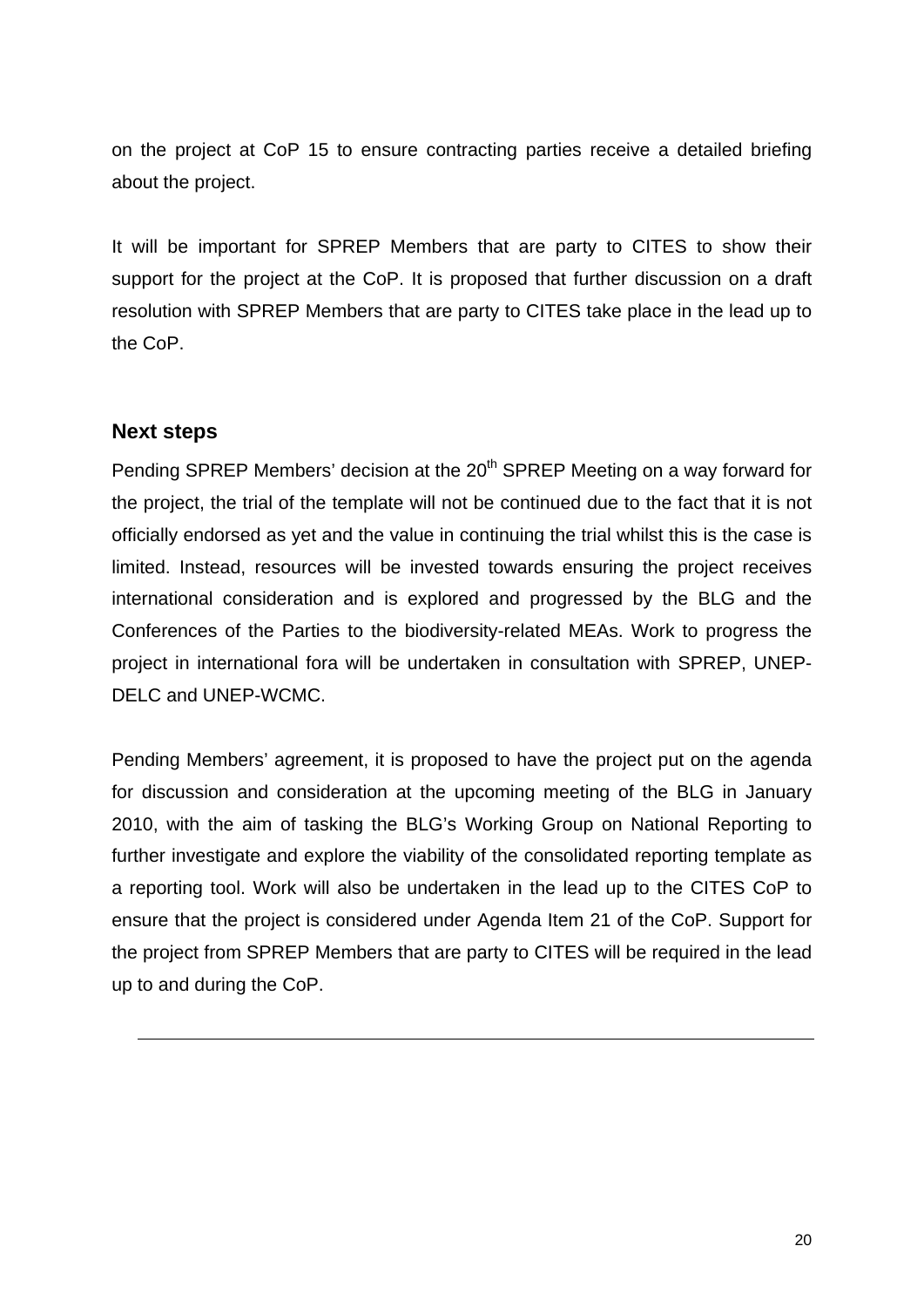# **Recommendations**

Members are invited to note that continuing the trial of the template, whilst it is not officially endorsed as a reporting tool, has limited value. It is therefore important to determine a way forward for the project that is suitable for all SPREP Members, and provides a mechanism to propel the project forward in international fora.

Members are invited to consider the following recommendations to carry the streamlined reporting project forward internationally:

- **Recommendation 1:** That the project be brought to the attention of the Biodiversity Liaison Group (BLG), in particular its Working Group on National Reporting, for discussion and consideration
- **Recommendation 2:** That the project is raised by the Australian Government with support of Pacific Island countries at the 15<sup>th</sup> Conference of the Parties to the Convention on International Trade of Endangered Species of Wild Fauna and Flora (CITES) in 2010 for consideration under Agenda Item 21 of the meeting.

Members are invited to provide support for the streamlined reporting project in all relevant international fora.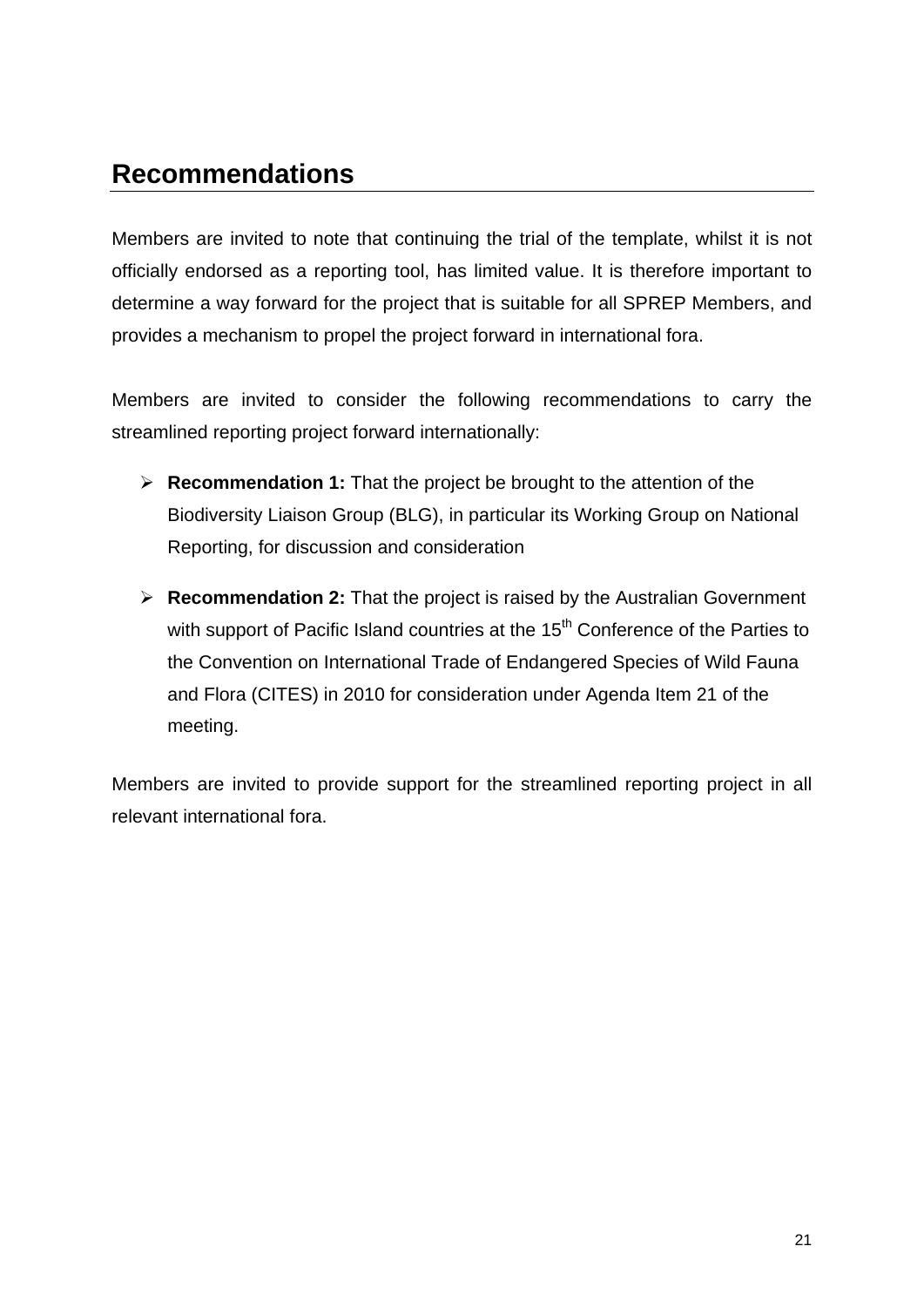# **Attachment A – Record of the trial of the template in 2009**

| <b>VANUATU</b> |                                                              |  |
|----------------|--------------------------------------------------------------|--|
| Date of trial: | Tuesday 30 June to Friday 03 July 2009                       |  |
| Consultation:  | Ministry of Lands, Natural Resources, Geology, Energy and    |  |
|                | Environment                                                  |  |
|                | $\triangleright$ Vanuatu Environment Unit                    |  |
|                | Ministry of Agriculture, Fisheries, Quarantine and Livestock |  |
|                | <b>Department of Forests</b><br>➤                            |  |
|                | <b>Global Environment Fund Small Grants Coordinator</b>      |  |
|                | <b>GHD Consultant - Vanuatu Environment Unit</b>             |  |
|                | World Heritage and Tourism Committee - member from           |  |
|                | Mangaliliu Village.                                          |  |
|                | <b>Landholders Conservation Initiative</b>                   |  |
|                | Foundation of the People of the South Pacific (FSP)          |  |
| MEAs:          | CBD, CITES and WHC                                           |  |

### **Process**

The Australian Government officers met with government staff from the Vanuatu Government's Environment Unit, Forest Department and the National Landholders Conservation Initiative to discuss the template. The officers also met with a GHD consultant who worked on the Vanuatu National Capacity Self Assessment (NCSA) as well as staff from non-government organisations (NGOs).

Due to the resource and time constraints on government staff working on the biodiversity-related MEAs, discussions on the template were kept at a conceptual level to ascertain how a consolidated reporting process might work in Vanuatu.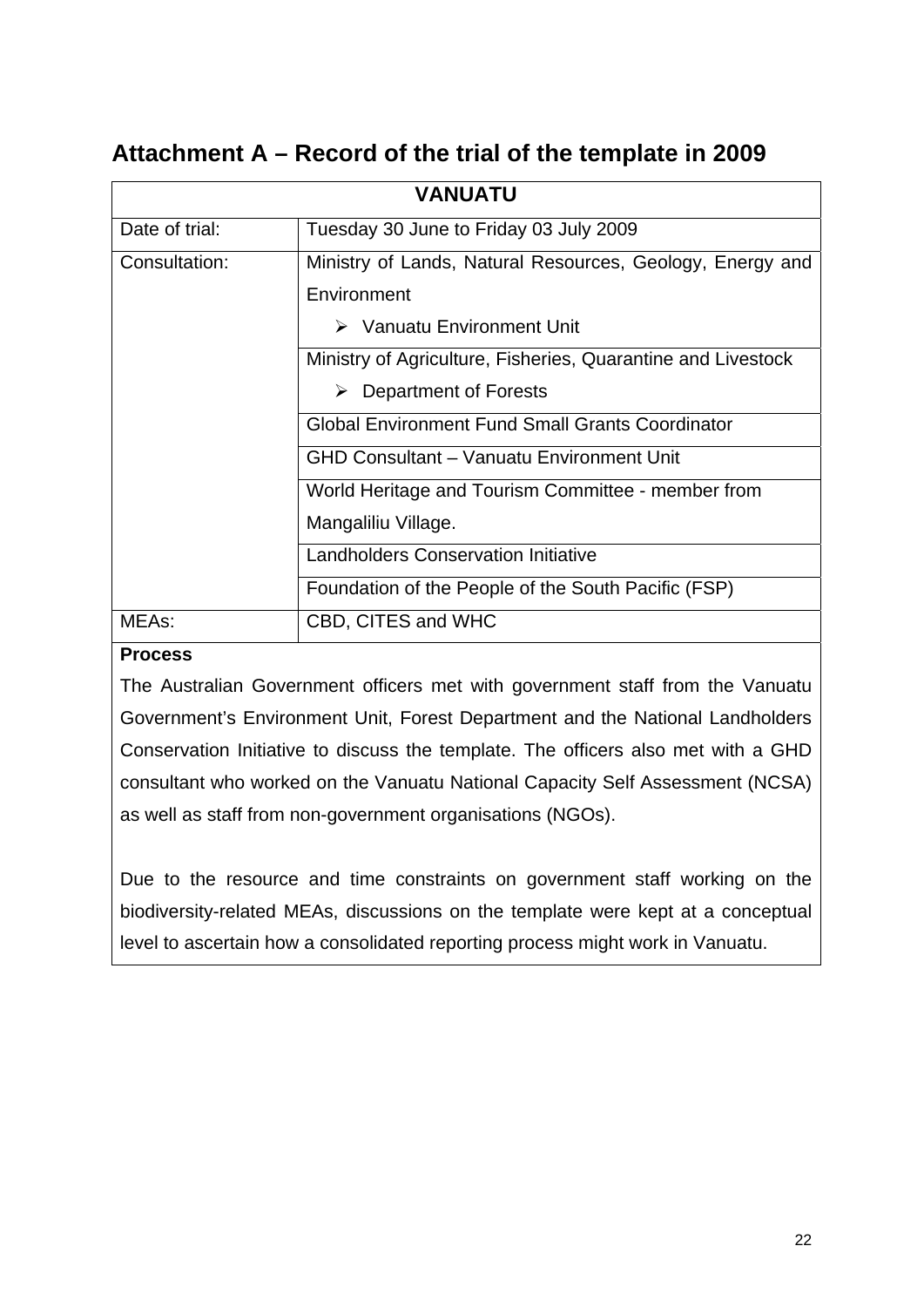| <b>TONGA</b>   |                                                                                                                                               |  |  |
|----------------|-----------------------------------------------------------------------------------------------------------------------------------------------|--|--|
| Date of trial: | Tuesday 07 July to Wednesday 08 July 2009                                                                                                     |  |  |
| Consultation:  | of Lands, Survey, Natural Resources<br>Ministry<br>and<br>Environment<br>$\triangleright$ Natural Resources and Environment Planning Division |  |  |
|                | Ministry of Agriculture & Food, Forests and Fisheries<br>Department of Fisheries                                                              |  |  |
|                | Secretary - Tonga Traditions Committee                                                                                                        |  |  |
|                | <b>Consultant - Environment Division</b>                                                                                                      |  |  |
|                | <b>Tonga Community Development Trust (Tonga Trust)</b>                                                                                        |  |  |
| MEAs:          | CBD and WHC (CITES - not a member country)                                                                                                    |  |  |

### **Process**

The Australian Government officers met with government staff from the Tongan Government's Environment Division, the Department of Fisheries, and the Tonga Traditions Committee to discuss the template. The officers also met with a consultant who worked on Tonga's National Capacity Self Assessment (NCSA) and the first National Report to the CBD as well as staff from the Tonga Trust.

Due to the resource and time constraints on government staff working on the biodiversity-related MEAs, discussions on the template were kept at a conceptual level to ascertain how a consolidated reporting process might work in Tonga.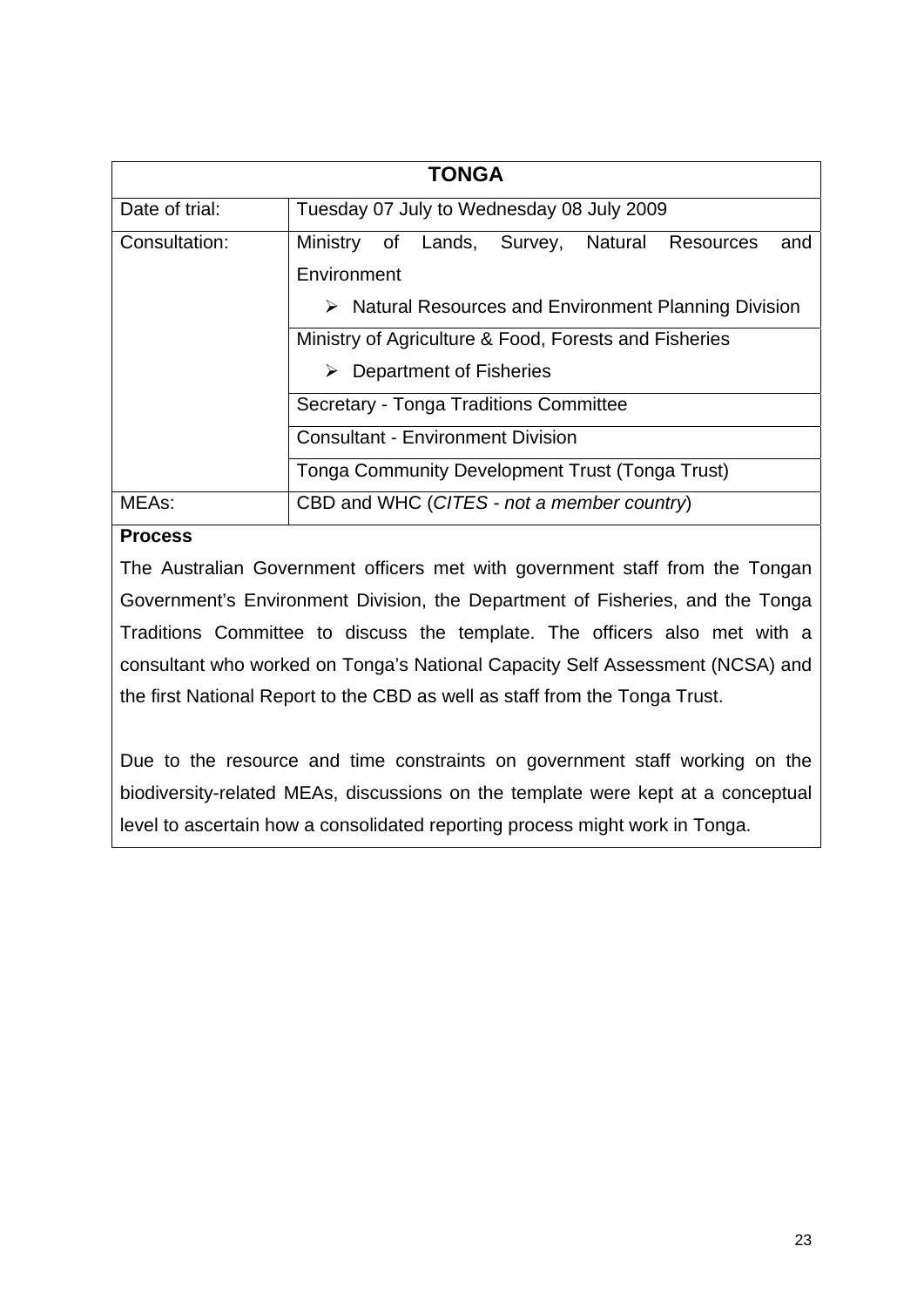| <b>PAPUA NEW GUINEA</b> |                                                        |  |  |
|-------------------------|--------------------------------------------------------|--|--|
| Date of trial:          | Tuesday 8 September to Thursday 10 September 2009      |  |  |
| Consultation:           | Department of Environment and Conservation             |  |  |
|                         | $\triangleright$ World Heritage Secretariat            |  |  |
|                         | $\triangleright$ Sustainable Lands Management Division |  |  |
|                         | <b>Legal Services</b><br>➤                             |  |  |
|                         | $\triangleright$ Terrestrial Ecosystems Division.      |  |  |
|                         | Consultant - Conservation International                |  |  |
|                         | The Nature Conservancy                                 |  |  |
| MEAs:                   | CBD, CITES, Ramsar and WHC                             |  |  |

### **Process**

A working group of staff from the Department of the Environment and Conservation in Papua New Guinea was established to assist the DEWHA Project Officer with the trial of the template. This working group was comprised of technical officers and the focal points for the biodiversity-related MEAs.

The first workshop session aimed to achieve an understanding of how a consolidated reporting process might be implemented and coordinated in Papua New Guinea, as well as the current processes in place to undertake national reporting.

Following this, workshop sessions were held with the objective of using the template to draft a national report for Papua New Guinea. The suitability of every section in the template was reviewed and information was provided on activities and initiatives underway in Papua New Guinea.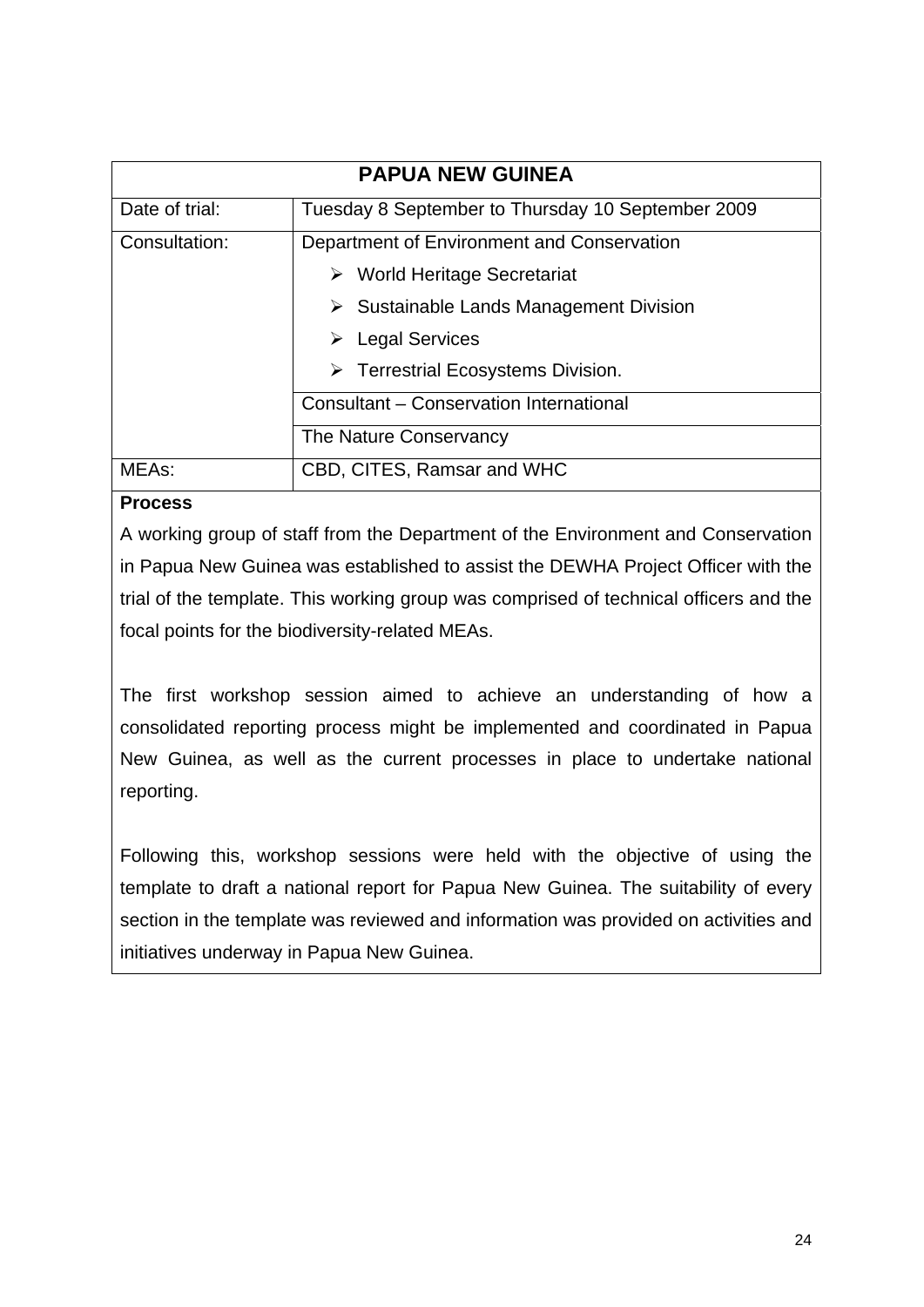| <b>SOLOMON ISLANDS</b> |                                                                                                                                 |  |
|------------------------|---------------------------------------------------------------------------------------------------------------------------------|--|
| Date of trial:         | Tuesday 22 September to Thursday 24 September 2009                                                                              |  |
| Consultation:          | Ministry of Environment, Conservation and Meteorology<br><b>Environment Division</b><br>↘<br><b>Conservation Division.</b><br>↘ |  |
|                        | <b>WWF South Pacific Programme</b><br>The Nature Conservancy<br>Solomon Islands Community Conservation Partnership              |  |
| MEA <sub>s</sub> :     | CBD, CITES, CMS and WHC                                                                                                         |  |

### **Process**

A working group of staff from the Ministry of Environment, Conservation and Meteorology in the Solomon Islands was established to assist the DEWHA Project Officer with the trial of the template. This working group consisted of the technical officers for the biodiversity-related MEAs.

The first workshop session aimed to provide an overview on the value of reporting. This included information on the purpose of reporting, why countries are required to complete national reports, how national reports should be undertaken, and what the information provided by countries is used for.

Following this, workshop sessions were held with the objective of using the template to draft a national report for the Solomon Islands. The suitability of every section in the template was reviewed and information was provided on activities and initiatives underway in the Solomon Islands.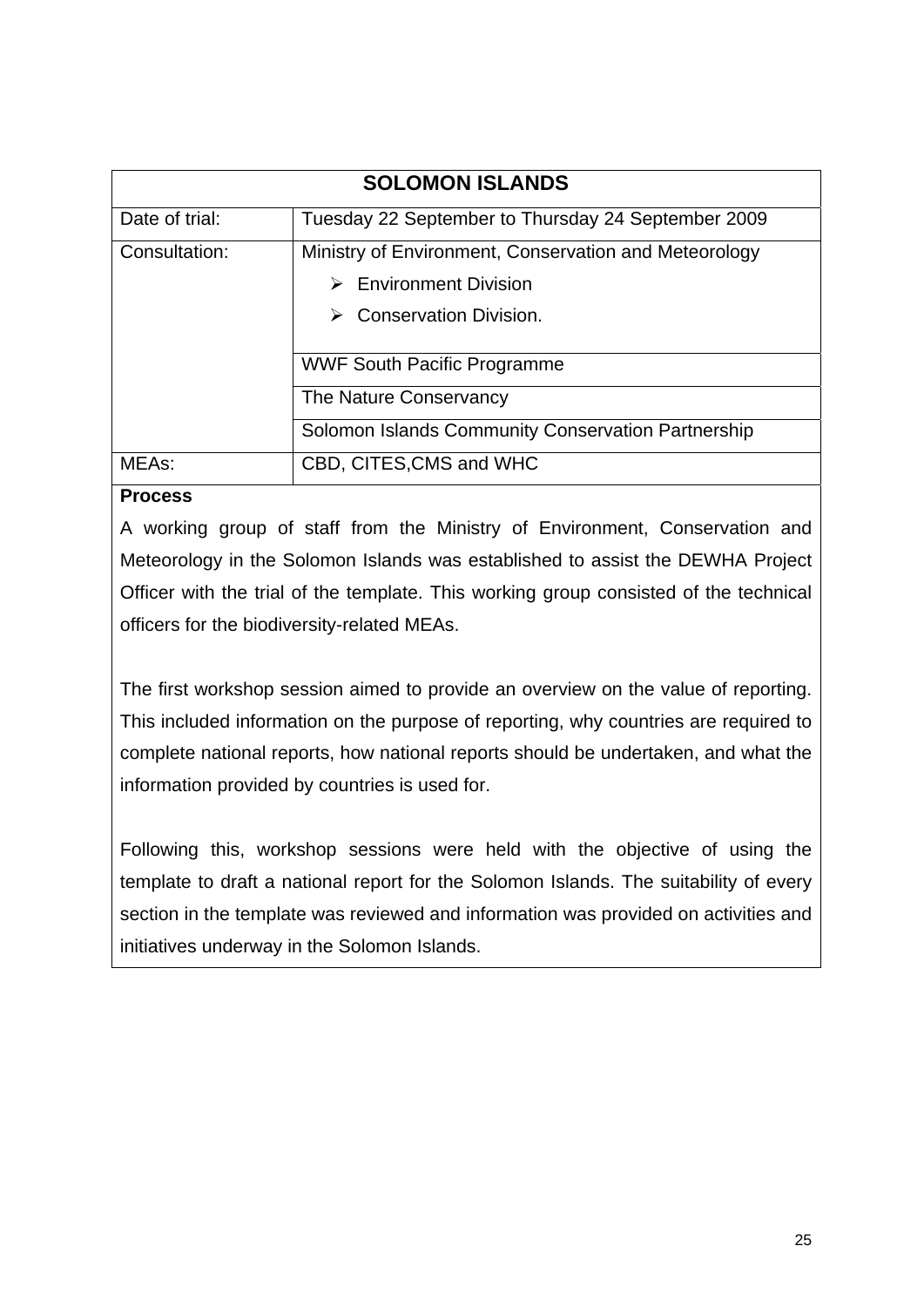**Attachment B – Paper on the 'Preconditions for harmonisation of reporting to biodiversity-related multilateral environmental agreements' (UNEP-WCMC)** 



## **Preconditions for harmonization of reporting to biodiversity-related multilateral environmental agreements**

### **Introduction and purpose of this paper**

1. Most of the multilateral environmental agreements (MEAs) require Parties to report on national implementation on a regular basis. In recent years there has been a growing recognition that the reporting burden for Parties has continued to increase, despite some efforts having been made to simplify and otherwise facilitate MEA reporting. In considering this, it is important to recognize that reporting processes and the reports themselves should be supporting rather than complicating MEA implementation, particularly at the national level. Following on from these observations, there are clear advantages to be obtained from streamlining and/or harmonizing national reporting to these conventions, as well as the underlying national information management. The practical implications of various harmonization options, however, should be well understood.

2. Spanning more than a decade, a series of papers has been written and a number of workshops conducted exploring options for harmonizing and streamlining approaches to reporting to the biodiversity-related MEAs, trying to identify options to reduce the reporting burden for Parties (see *Annex I* for the history of efforts towards harmonization of reporting). In addition, the governing bodies of a number of biodiversity-related MEAs have adopted decisions or resolutions supporting this work (see *Annex II* for the mandates provided by biodiversity-related MEAs for harmonization of reporting). In particular, a series of national pilot projects coordinated by UNEP with the support of MEA secretariats (see Annex I for details) have provided insights into options for and challenges to harmonization of reporting at the national level where harmonization would need to be ultimately implemented.

3. The harmonization of information management and reporting can be defined as those activities that lead to a more integrated process, reduction of duplication and greater sharing of information. This would support the more efficient and coherent implementation of the conventions and agreements involved. A number of options for harmonization of reporting have been discussed over the years and the pilot projects have tested some of them. The options range from one consolidated report for all the MEAs involved to joint thematic reports between a limited number of MEAs, but they also include the identification of MEA information needs and subsequent reorganization and better alignment and coordination of different reporting formats. Importantly, the options for harmonization extend to the national level where information management could become a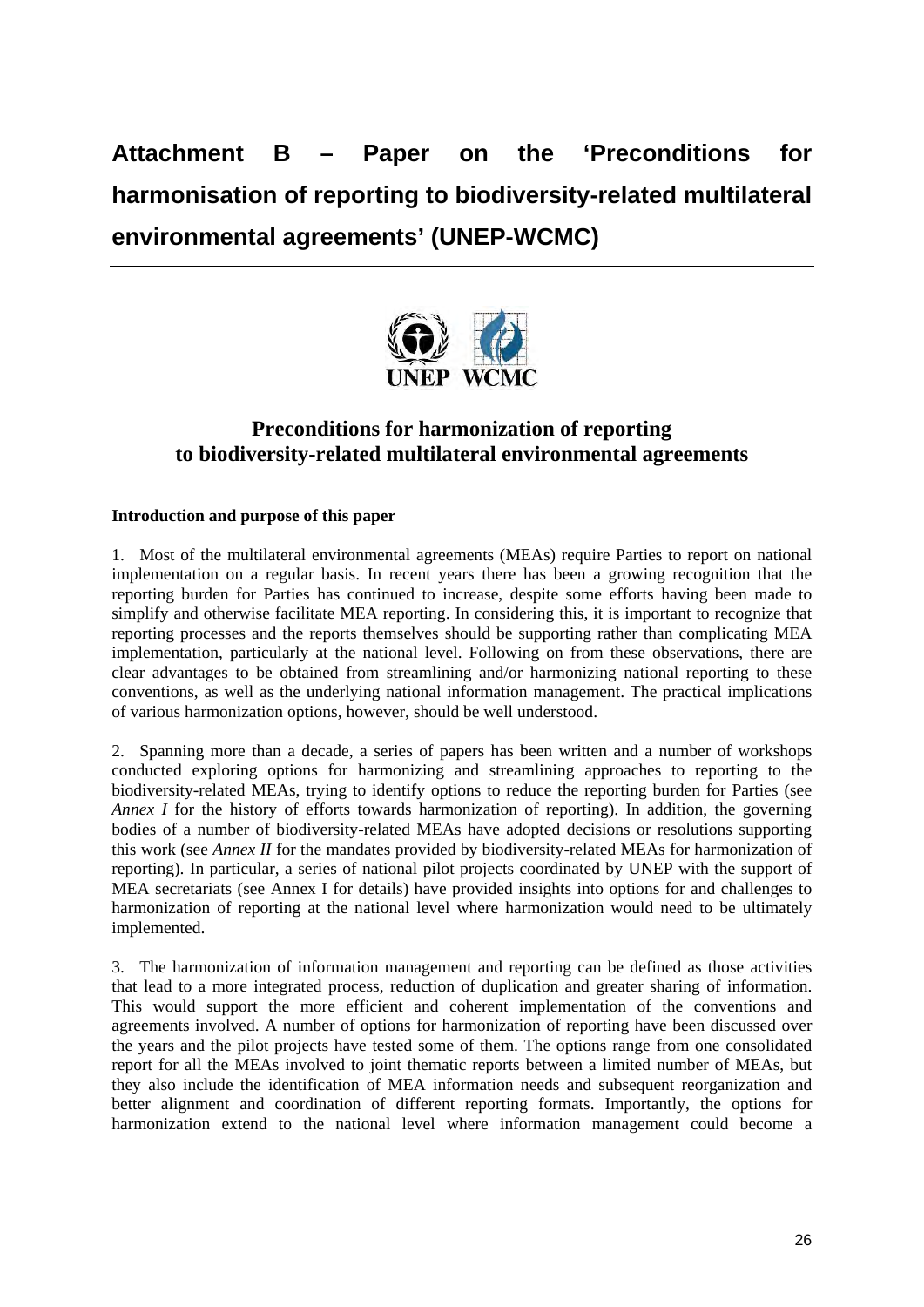coordinated and simplified process between those in charge of delivering and/or assembling information for national reports. These aspects are discussed in more detail further below.

\_\_\_\_\_\_\_\_\_\_\_\_\_\_\_\_\_\_\_\_\_\_\_\_\_\_\_\_\_\_\_\_\_\_\_\_\_\_\_\_\_\_\_\_\_\_\_\_\_\_\_\_\_\_\_\_\_\_\_\_\_\_\_\_\_\_\_\_\_\_\_\_\_\_\_\_\_\_\_\_\_\_

#### **In collaboration with:**



2008, UNEP convened a workshop on knowledge management for biodiversity-related conventions and agreements in Cambridge, United Kingdom. The workshop was attended by the secretariats of the Convention on Biological Diversity (CBD), the Convention on International Trade in Endangered Species of Wild Fauna and Flora (CITES), the Convention on Migratory Species (CMS), the Ramsar Convention on Wetlands, the African – Eurasian Migratory Waterbird Agreement (AEWA) and the Indian Ocean South-East Asian Marine Turtle Memorandum of Understanding (IOSEA). Among other issues, the workshop discussed recent developments on harmonization of reporting and concluded the following: *A paper on pre-conditions for harmonization of national reporting can help countries understand the rationale for and challenges to harmonization of national reporting. This will be drafted by UNEP-WCMC for secretariats to distribute*.

5. Participants at the workshop felt that, after many years of discussing harmonization of reporting, it was time to move ahead but that there was a need to summarise the lessons from those discussions. This should help to correct possible misperceptions and to explain what is actually feasible or achievable regarding harmonization of reporting and its expected impact in terms of reducing the reporting burden. The purpose of this paper is therefore to inform discussions on harmonization at the meetings of governing bodies to biodiversity-related MEAs as well as at the national level.

### **Entry points for harmonization of reporting: the global and the national level**

6. Harmonization of reporting is a process that needs to be addressed at both global and national levels.

- a) Globally, it affects the reporting formats used by individual conventions, although there remain major questions on the extent to which these can be harmonized. The decision about harmonization at the global level rests with the governing bodies of the MEAs, several of which have provided mandates for continuing work on harmonization (see Annex II).
- b) Importantly, harmonization also needs to be addressed at the national level to be fully effective. Harmonization of reporting has implications for the way biodiversity data and information are generated and managed nationally. It also affects the cooperative arrangements between the MEAs and their focal points within each country.

#### **Obstacles to harmonization of reporting**

7. A number of obstacles to harmonization of reporting have been identified. These include at the *global level* the following:

• The reporting processes for most MEAs, although evolving constantly, are well established and have been in place for many years – this might make major moves towards cooperation with other conventions more difficult.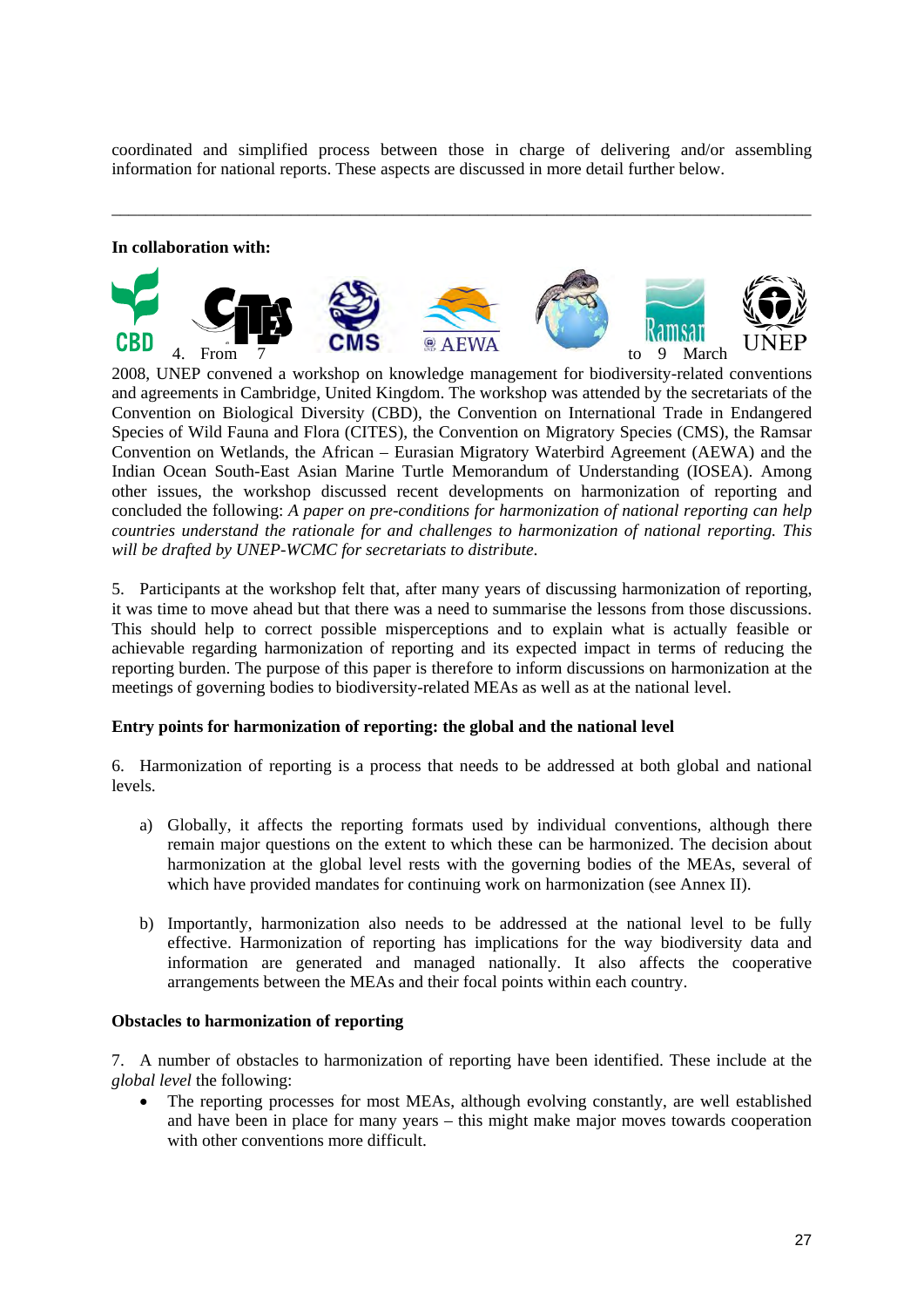- There is a concern that some States that are not Party to all MEAs involved might have little reason to agree to changes in the reporting process.
- The reporting cycles of MEAs differ considerably, varying between annual reporting and reporting on a six-year cycle.
- MEAs have not always identified what information they require. A thorough consideration of the information needs for the various bodies of MEAs and, not least, for Parties, has in some cases proven helpful for better focusing the requests for information that Parties might agree to provide or governing bodies to agreements might agree to request. This challenge has implications for the reporting process, through which a substantial part of the information needs of MEAs would be materialized.
- Different MEAs might use different terminologies or follow different nomenclatures for species or habitat types/ biomes, which might hamper harmonization efforts.
- 8. At the *national level*, major obstacles to harmonization of reporting may include the following:
	- The information needed for reporting to an MEA might be widely scattered throughout different institutions and organizations, without a central mechanism (such as a national biodiversity database) that brings relevant data and information together.
	- There is often a lack of coordination among national focal points or the institutions in charge of national reporting. This leads to repeated calls for the same data and information for national reports to different MEAs reaching the holders of information (*e.g*. in one year the national focal point to one MEA requests information on forest biodiversity from the national forestry agency while in the following year this agency is asked by the national focal point to another MEA for the same or very similar information).
	- In some cases, there may be a lack of clarity or an overlap in the responsibilities of government departments or agencies in charge of different conventions, thus preventing coordination mechanisms from being agreed upon and accepted.
	- In many developing countries, there is a lack of human, financial and/or technical capacity to address issues of data and information management as well as coordination between various ministries, agencies and/or stakeholders.

#### **Preconditions for harmonization of reporting – general aspects of national reporting**

9. *Purpose of national reporting:* It is crucial that national reporting is not just seen as a cumbersome obligation arising from an international treaty, but as a tool to support implementation. Reporting serves a variety of purposes, among them:

- demonstrating compliance, including the enactment of appropriate legislation;
- developing an overview of implementation, projects and financial matters;
- identifying relationships to, and interactions with, other MEA processes, including amongst the subject areas covered by the MEAs;
- reflecting on work done and identifying future/further work:
- sharing experience; and
- providing information on the status of biodiversity, for example in the framework of the 2010 biodiversity target.

Most of these aspects, in principle, should involve summarising information that already exists at national level and packaging it for transmittal to the MEAs. Ideally, there should be limited extra burden on national authorities because they would already be compiling much of the information needed for their own domestic purposes. In this respect, difficulties in reporting to the MEAs may reflect either a mismatch between information required for the MEAs and at national level, and/or inadequate national information management.

10. *The use of reported information:* While the articles of many MEAs define in general terms the contents of national reports, it is essential that governing bodies agree about the way the reported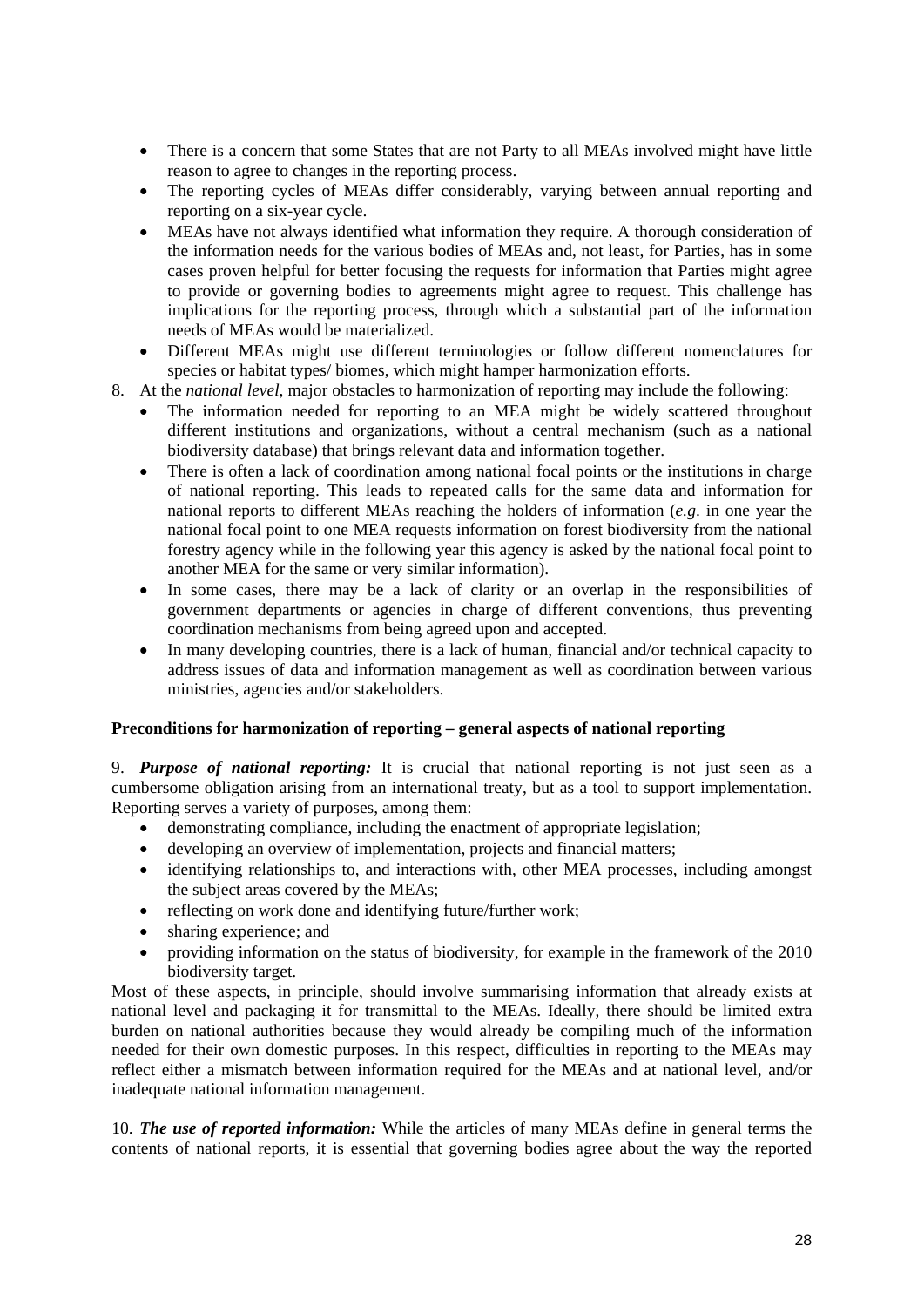information will be used, *e.g.* for overviews of the status of implementation of treaties, for guiding decisions or resolutions of governing bodies, and for the preparation of publications. It is also essential that the reported information is actually used, and that Parties can clearly see and understand the use that has been made of the reports that they have submitted.

### **Preconditions for harmonization of reporting at the national level**

11. *Arrangements between MEA focal points:* At the national level, harmonization of reporting requires cooperative arrangements between national focal points and/or the institutions in charge of different MEAs. In some countries, there is a national committee which coordinates the implementation of a single biodiversity-related MEA (e.g. CITES or Ramsar). There are also a few national coordination bodies comprising the focal points of the biodiversity-related MEAs, and a number of developing countries, particularly in Africa, have established national coordination committees for the Rio Conventions (CBD, United Nations Framework Convention on Climate Change, United Nations Convention to Combat Desertification).

12. *Arrangements between data-collecting institutions:* Any harmonization efforts at the national level would benefit from cooperative arrangements between the national institutions that collect and manage biodiversity data and information. This could result in an information strategy, a more coordinated approach to information networking, and/or a more integrated and coordinated biodiversity information system. Whatever the cooperative arrangement, it is essential that information relevant for national reporting to MEAs is available and easily accessible for the focal points or agencies that assemble the national reports. For this to happen, some of the following issues would normally need to be addressed:

- Is the information needed for national purposes and for MEA reporting collected from all relevant data holders, including private and non-governmental organizations?
- Can data standards be harmonized?
- How is the information stored, retrieved, analysed and made available?
- Are there clear roles and responsibilities for collecting data and preparing national information and MEA reports based upon it?
- Is there duplication in information collection and storage?
- How often is the information updated?
- How easily can MEA focal points and other stakeholders access the information?
- Do MEA focal points have the authority and means to coordinate all aspects of the obligations for national implementation and to access the information available to support national implementation?

13. *Links between supporting reporting and supporting implementation:* Any improvement in data and information management and reporting at the national level will also support, and further encourage, harmonized national implementation. Indeed any support for national reporting should be considered in terms of support for national implementation and the work of national focal points in overseeing that implementation. Such support would also extend to the involvement in national implementation of indigenous and local communities, the private sector and non-governmental organizations.

#### **Preconditions for harmonization of reporting at the global (MEA) level**

14. *Clarity about information needs:* The governing bodies of MEAs often decide to request a large amount of information from Parties and sometimes other stakeholders. In some cases, two or more MEAs require the same or overlapping information. This fact raises the following questions: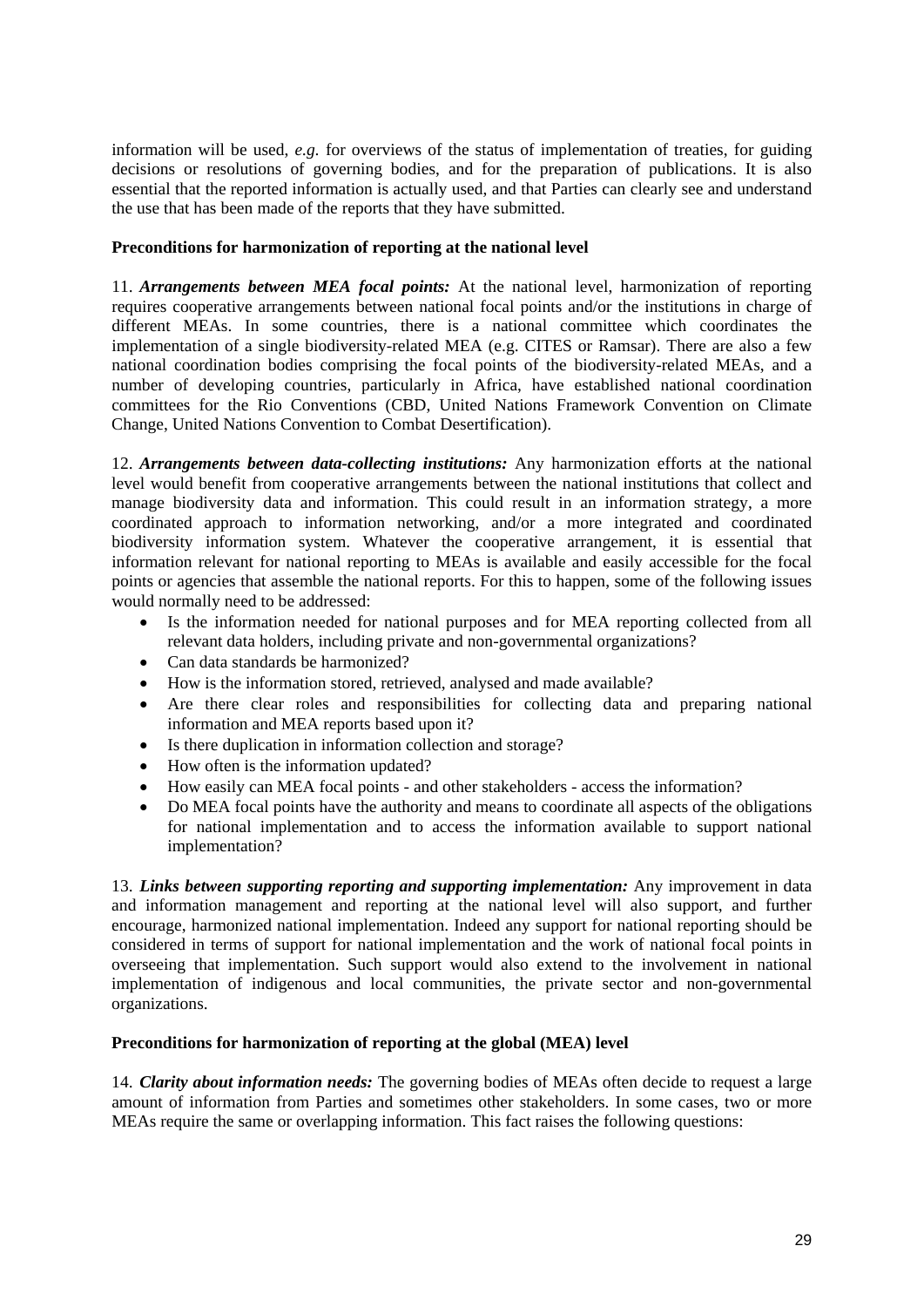Is there scope for reducing the requests to Parties by one MEA because the information is collected already by another MEA?

 What is the balance between the need for information on the activities undertaken by Parties for implementation of the convention (processes) and the results of these activities (outcomes)?

Similarly, what is the balance between qualitative and quantitative information?

These questions may need to be put into a wider context:

 What are the relations between MEAs in terms of decisions and actions taken to ensure their coherent implementation and arrangements for accessing the information required for that purpose?

 What information is available from sources outside a particular MEA and therefore, what information would need to be requested through the national reports of related MEAs?

The options that information technology offers in making available information from other MEAs or additional sources outside a particular MEA could play an important role in this regard. Online reporting, for example, makes it easier to provide information, which has been reported to one MEA, to the bodies and Parties of the other MEAs.

15. *Inter-MEA agreements on information needs and management:* The governing bodies of MEAs might not only wish to identify their own information needs but also where these requirements overlap with those of other MEAs. This could lead to agreements among MEAs on who is collecting what information, avoiding overlaps and duplication. It could also result in MEAs agreeing on which MEA will request which information from Parties, and subsequently how the information acquired will be shared among the MEAs.

16. *Joint systems of information management:* MEAs are increasingly considering joint systems of information management. This approach not only allows for a more efficient use of MEA resources, but also for easier access to information by Parties and other stakeholders. The Task Force on Streamlining Forest-related Reporting of the Collaborative Partnership on Forests (CPF) has established a CPF Portal on Forest Reporting (http://www.fao.org/forestry/cpf-mar/en/), a good example for such joint information management systems. In addition, the concept of a core report to all biodiversity-related conventions with smaller treaty-specific add-on-reports (as used by the Human Rights Treaty System) warrants further exploration (see http://www.unepwcmc.org/conventions/harmonization/projects.htm for more information). Some MEAs are also examining ways to harmonize information formats, protocols and standards with a view to facilitating information exchange, development of new information products, and support for knowledge management initiatives. Online reporting could play a particularly important role here, as it makes the delivery of national reports by Parties and the analysis of reported information easier, with a view of improved access to such information across related MEAs.

17. *Addressing the different reporting cycles:* The widely differing reporting cycles of the biodiversity-related MEAs have consistently been identified as a major obstacle for harmonization. Harmonizing these cycles might be difficult and would involve mandates from the governing bodies of the MEAs involved and in some cases provisions within the MEAs themselves. Those differing cycles might, however, not be a real problem if the systems of information collection are better streamlined at the national level. If, for example, information at the national level, which is relevant to MEA reports, is made available on a regular basis (*e.g.* annually), focal points could use such information to fulfil their reporting obligations whatever the reporting cycles. The concept of a core report with treaty-specific add-on reports referred to in the previous paragraph would allow for the treaty-specific reports to be submitted by the different deadlines for the MEAs involved. If agreed, the core report could be up-dated on a regular basis independent of the reporting cycles. In this context, the MEAs could also consider agreeing on the simultaneous and coordinated production of summary reports, compiled from information from national reports and other reports. Each agreement could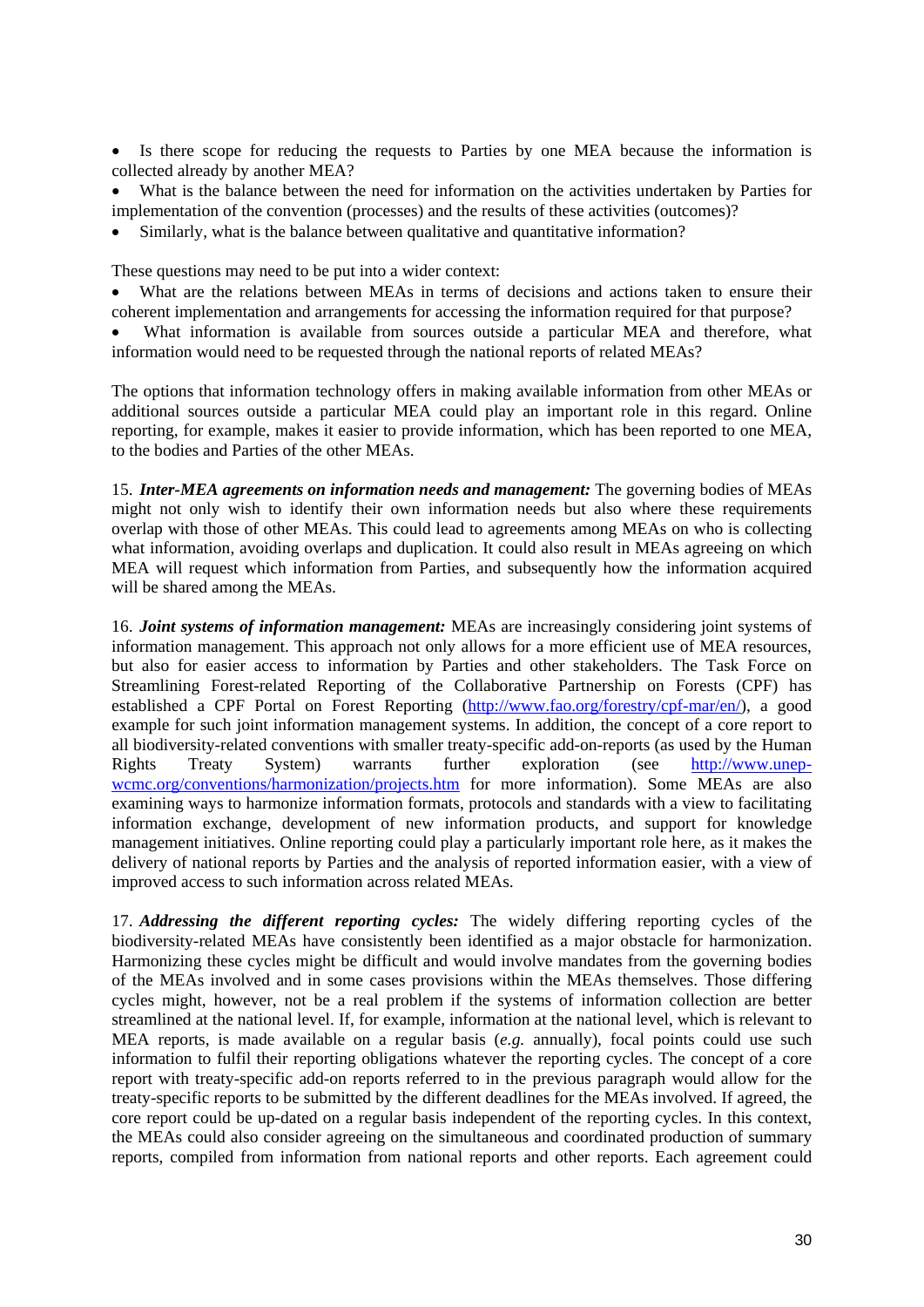produce a summary of the status of, e.g. wetlands, migratory species, species in trade, the natural world heritage, or biodiversity in general. Such reports do exist but they have not been produced by the various MEAs in a coordinated manner. Preparation of these reports may require technical and/or financial support of some kind.

18. *Mandates from governing bodies:* Efforts to harmonize national reporting between MEAs need the mandate from the governing bodies of the agreements concerned. A number of biodiversityrelated agreements have provided such mandates in recent years (see Annex II). Future major steps in harmonization would require renewed mandates – which themselves would need to be harmonized between the MEAs involved, with an expectation that the governing bodies would then take full account of the outcomes of the mandated work.

19. *Role of key stakeholders:* Moving the harmonization agenda forward at the MEA level requires commitment from key stakeholders, including Parties and secretariats. The CPF Task Force on Streamlining Forest-related Reporting referred to above provides a good example: it was established through the initiative of committed staff members of the MEAs and agencies involved. Committed stakeholders would need to take, or suggest, leadership in driving the harmonization agenda forward.

#### **Conclusions and suggestions for the way forward**

20. Many years of discussing and testing potential approaches to harmonization of national reporting to the biodiversity-related MEAs and beyond have produced a wealth of insight into the challenges and options. This paper highlights the most relevant of these. It is obvious that a more practical approach is now needed, addressing the preconditions identified above and moving towards harmonization.

21. The 2006-2008 UNEP Knowledge Management project (see http://www.unepwcmc.org/conventions/harmonization/projects.htm) explored two possible ways forward:

- a) Firstly, the approach to harmonization that the Human Rights Treaty System has taken, where Parties are requested to provide a core report relevant for all treaties involved, supplemented by smaller treaty-specific reports that address the specific information needs of the MEAs involved. The work on harmonization of reporting under the Knowledge Management project suggested a framework for such a core report for CBD, CITES, CMS, Ramsar Convention, AEWA and IOSEA.
- b) Secondly, the project suggested joint thematic reporting as a way to implement harmonization of reporting. Following on from a mandate from the CBD Conference of the Parties on joint thematic reporting with the Ramsar Convention on inland waters (see Annex II), a first step towards a comprehensive framework for joint inland water reporting was developed, as was a similar framework for reporting on drylands for the CBD and the United Nations Convention to Combat Desertification. In addition, a framework for joint reporting for CMS, AEWA and IOSEA was developed.

22. Testing harmonization for specific themes of relevance to a limited number of MEAs, such as inland waters (see the previous paragraph), might result in important lessons about the feasibility of harmonization of national reporting. Such themes could be easily identified, and the lessons from the discussions between CBD and Ramsar on potential joint reporting on inland waters be analysed in order to inform similar approaches to harmonization for joint themes between MEAs.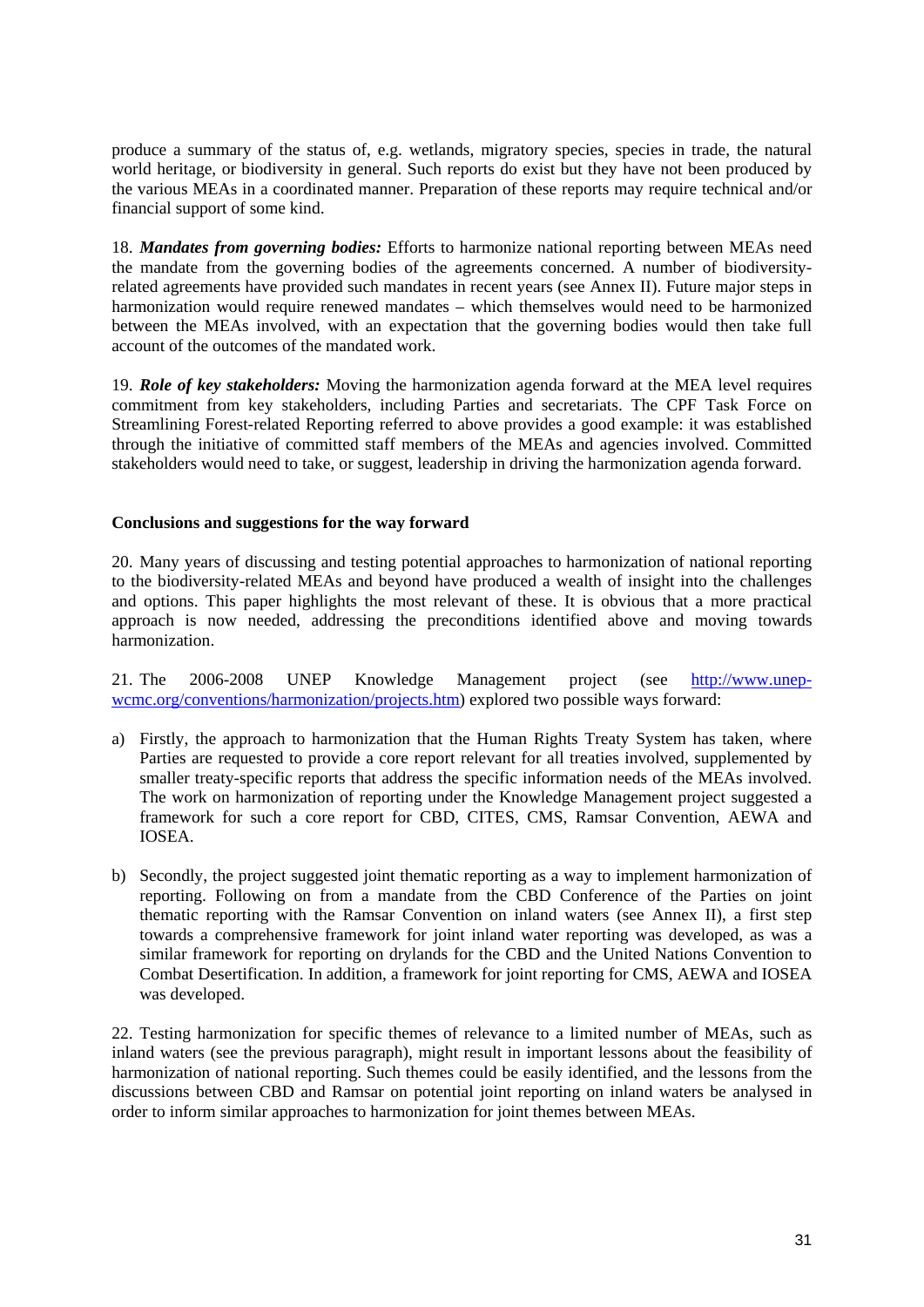23. An approach not dissimilar to the one of the Human Rights Treaty System is currently (as of February 2009) being explored through a project of the Australian Government Department of the Environment, Water, Heritage and the Arts, in collaboration with the Pacific Regional Environment Programme (SPREP), in Pacific Island Countries. This project is testing a consolidated template for reporting to the biodiversity-related conventions (CBD, CITES, CMS, Ramsar, World Heritage Convention). The draft template consists of a 'core report' for all the five conventions, with annexes providing supplementary information specific to the individual conventions. It is hoped that the project provides a regional perspective of harmonization as well as further insights into the feasibility of harmonizing reporting formats across the range of biodiversity-related MEAs.

24. In addition consideration should be given to the potential value of additional guidance for Parties on how to manage data and information in a harmonized manner for their own domestic purposes so that it is available for input to national reports for MEAs at the same time as supporting national focal points in tracking implementation and achievement of objectives.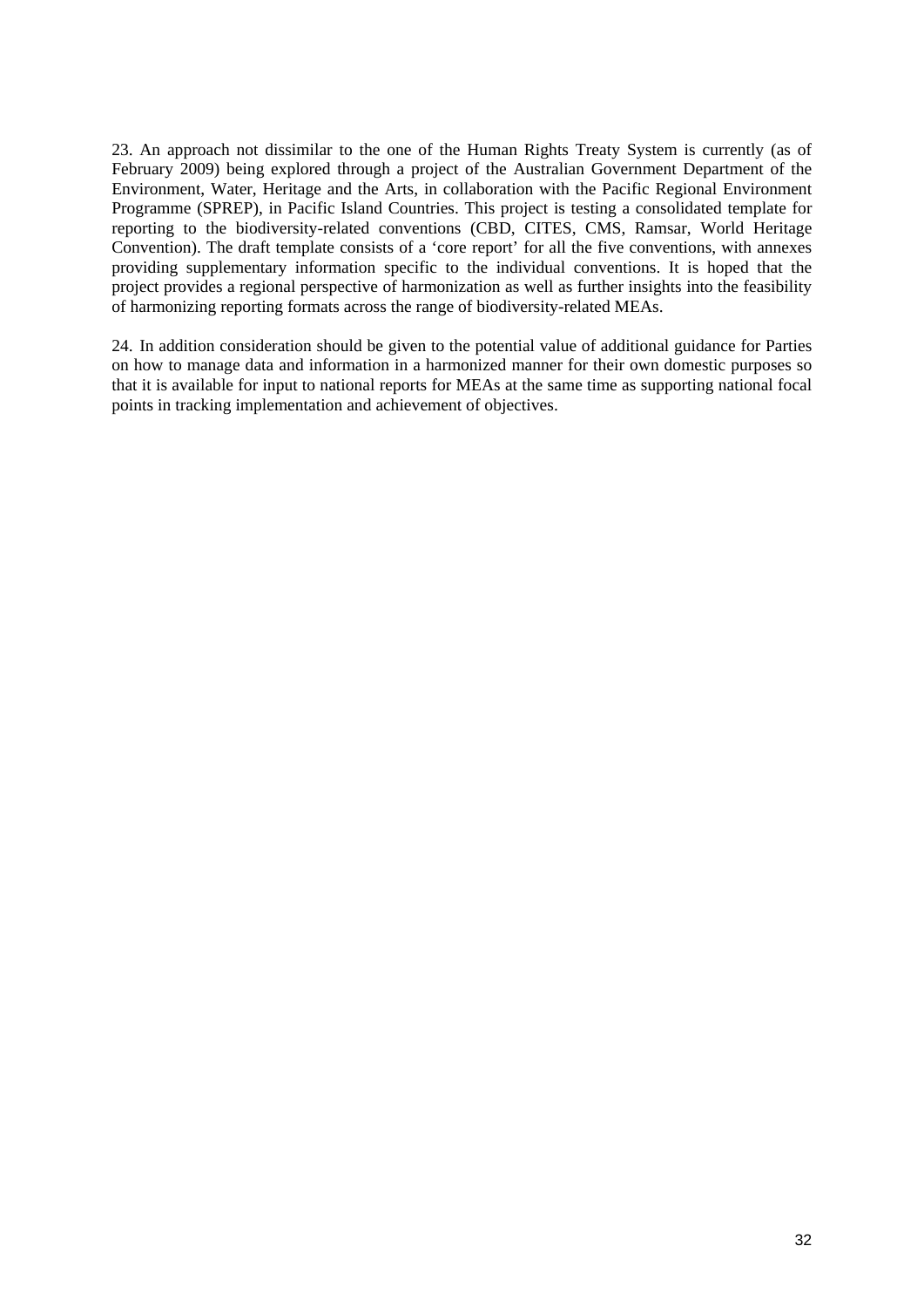## **Annex I A short history of efforts towards harmonization of reporting to the biodiversity-related agreements**

This annex is an attempt to provide an overview of the history of key events addressing harmonization of reporting. It is restricted to the biodiversity-related conventions and agreements and closely-related activities. It does not include the meetings of governing bodies of the conventions where harmonization was discussed (see Annex II for the mandates provided by the conventions) nor does it contain the guidance that bodies of the individual MEAs have provided on national reporting, such as guidelines and report formats.

**1997** *Guiding Principles for National Reporting* (prepared for CBD SBSTTA 3, see http://www.cbd.int/doc/meetings/sbstta/sbstta-03/information/sbstta-03-inf-16-en.pdf; redrafted for the 2000 workshop: see below and http://www.unenthe 2000 workshop; see below and http://www.unepwcmc.org/conventions/harmonization/workshop/BP1.pdf)

**1998** *Feasibility Study for a Harmonised Information Management Infrastructure for Biodiversityrelated Treaties*, by the World Conservation Monitoring Centre, commissioned by CBD, CITES, CMS, Ramsar Convention, World Heritage Convention and UNEP (http://www.unepwcmc.org/conventions/harmonization/Feasibility%20Study%201998.pdf)

**1999** United Nations University International Conference on Inter-linkages: Synergies and Coordination between Multilateral Environmental Agreements, 14-16 July, Tokyo, Japan (see conference report at http://www.ias.unu.edu/binaries/Interlinkages.PDF). A paper on *Harmonizing the information management infrastructure for biodiversity-related treaties* was presented to the conference (http://www.unepwcmc.org/conventions/harmonization/Harmonizing%20info%20management\_JH%20&%20MC\_199 9.pdf)

**2000** *Towards the harmonization of National Reporting to Biodiversity-related Treaties* – UNEP/MEA secretariats workshop, 30-31 October, Cambridge, UK (http://www.unepwcmc.org/conventions/harmonization/workshop\_00.cfm)

**2001-2003** UNEP pilot projects on harmonization of national reporting in Ghana, Indonesia, Panama and the Seychelles (http://www.unep-wcmc.org/conventions/harmonization/projects.htm)

**2001-2004** Issue Management Group *Harmonization of Information Management and Reporting for Biodiversity-related Treaties* of the Environment Management Group. The activities included drafting a Harmonization Action Plan (http://www.unemg.org/document/harmonization.php)

**2002** Establishment of the Task Force on Streamlining Forest-related Reporting of the Collaborative Partnership on Forests (http://www.fao.org/forestry/7692/en/); the Task Force set up the CPF Portal on Forest Reporting (http://www.fao.org/forestry/cpf-mar/en/)

**2004** *Towards the harmonization of national reporting to biodiversity-related treaties* – UNEP/UNEP-WCMC/MEA secretariats workshop, 22-23 September, Haasrode, Belgium (http://www.unep-wcmc.org/conventions/harmonization/workshop.htm)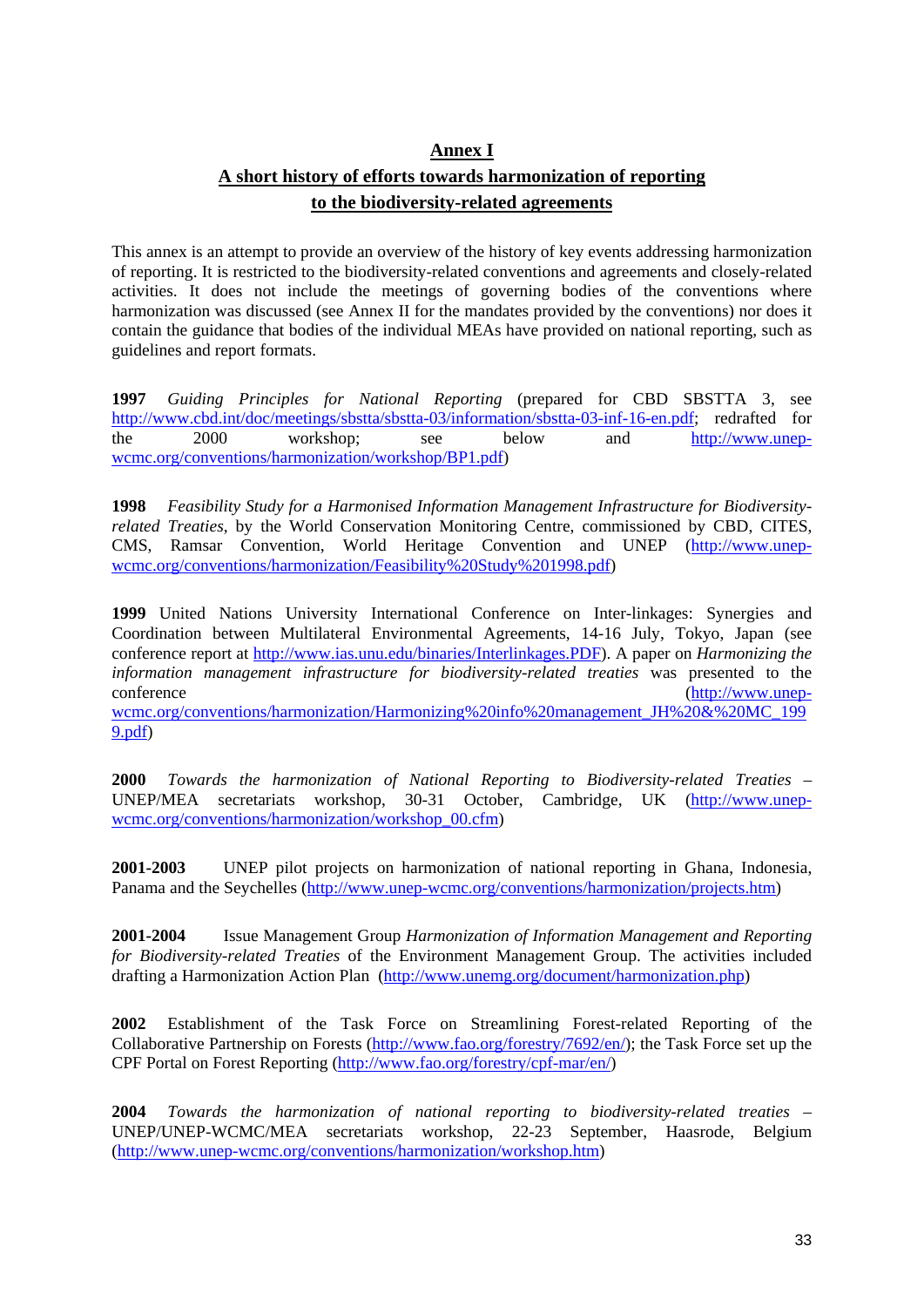**2006** UNEP Knowledge Management meeting - Workshop on harmonization of reporting, 16 June, Cambridge, UK (http://www.unep-wcmc.org/conventions/harmonization/SUMMAR.pdf)

**From 2007** Project of the Australian Government Department of the Environment, Water, Heritage and the Arts, in collaboration with the Pacific Regional Environment Programme (SPREP), on harmonization of national reporting in Pacific Island Countries. This project is testing a consolidated template for reporting to the biodiversity-related conventions (CBD, CITES, CMS, Ramsar, World Heritage Convention).

**2008** UNEP/MEA secretariats workshop on Knowledge Management among Biodiversity-related MEAs, 7-9 March, Cambridge, UK (http://www.unepwcmc.org/conventions/docs/KM%20workshop%20March2008%20report\_final\_18\_Apr.pdf)

**2009** ASEAN Workshop on Harmonization of Reporting to Biodiversity-Related Conventions, 15- 17 April, Hanoi, Vietnam

(http://www.aseanbiodiversity.org/index.php?option=com\_docman&task=doc\_download&gid=58&It emid=127 and http://www.unep-wcmc.org/conventions/harmonization/papers.htm)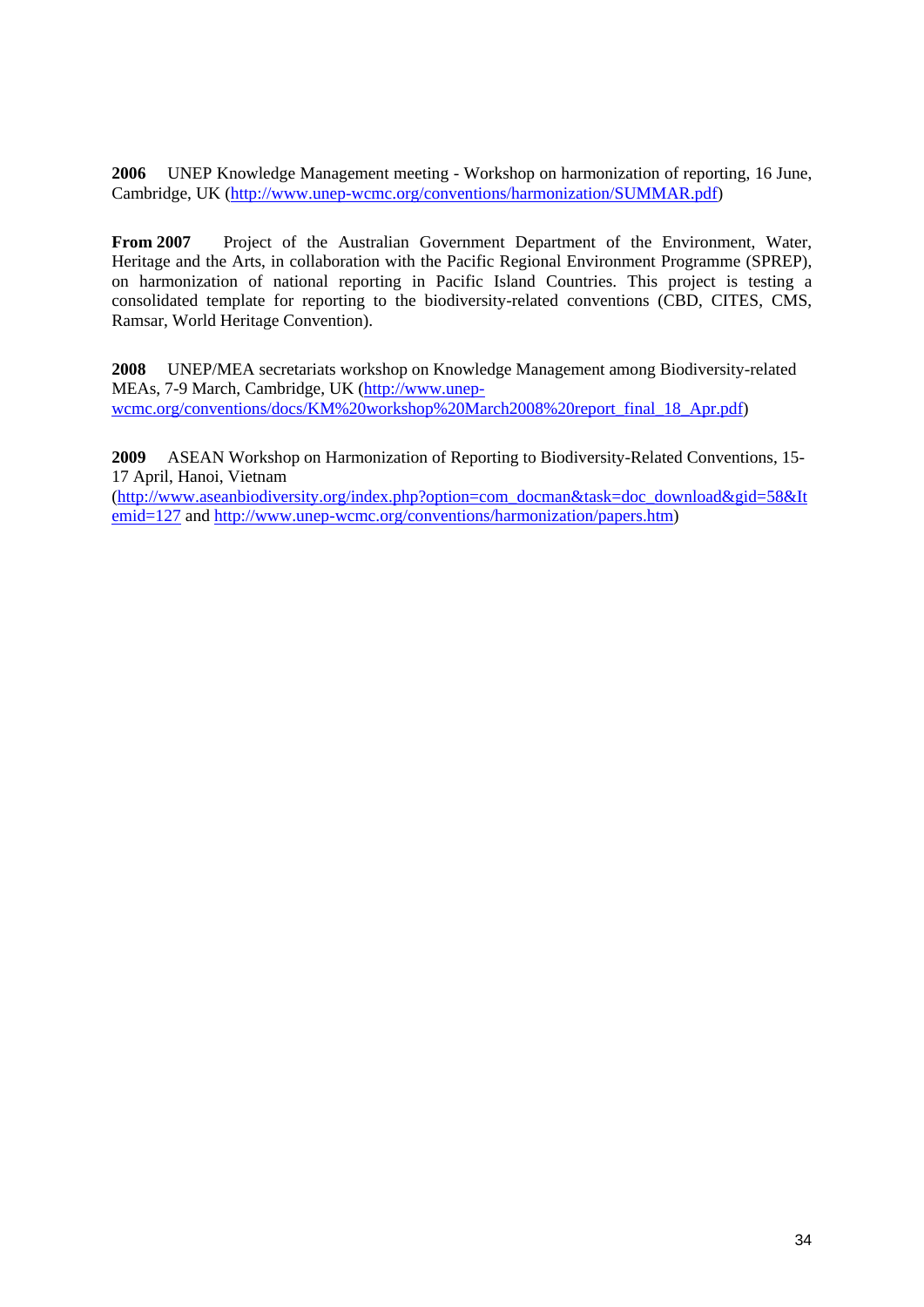## **Annex II Mandates for harmonization of reporting by governing bodies of the biodiversity-related agreements**

#### **Convention on Biological Diversity (CBD)**

CoP Decision IX/19 (2008) (Biological diversity of inland water ecosystems): The CoP invites the Ramsar Convention, the United Nations Environment Programme and its World Conservation Monitoring Centre to continue their joint work on harmonized reporting between the Ramsar Convention and the Convention on Biological Diversity.

CoP decision VIII/14 (2006): The CoP takes note of the recommendations from the Workshop Towards the Harmonization of National Reporting to Biodiversity-related Treaties, organized by the World Conservation Monitoring Centre of the United Nations Environment Programme (UNEP-WCMC) and held in September 2004 (UNEP/CBD/WG-RI/1/INF/6), and encourages the Liaison Group of the Biodiversity-related Conventions, in liaison with UNEP-WCMC and the Collaborative Partnership on Forests, to give further consideration to issues of harmonization of reporting among the biodiversity-related conventions, and to develop proposals thereon.

CoP decision VII/25 (2004): The CoP encourages the Executive Secretary to continue to participate in the ongoing efforts to harmonize and streamline the national reporting processes of the Convention with those of other biodiversity related conventions and processes with a view to reduce reporting burdens on Parties and increase synergies among biodiversity related conventions, without impeding progress on improvements to the national reporting process to meet the needs of Parties to the Convention.

CoP decision VI/20 and decision VI/25 (2002): The CoP welcomes the work of the United Nations Environment Programme on the harmonization of environmental reporting and encourages its continuation, whilst recognizing the need to ensure that this does not affect the ability of the Conference of the Parties to adjust national reporting procedures under the Convention in order to better meet the needs of Parties.

### **CITES**

CoP decision 14.38 (2007): The Secretariat shall a) continue to collaborate with the secretariats of other biodiversity-related conventions, UNEP and other bodies in order to facilitate the harmonization of knowledge management and reporting; b) identify additional ways to reduce the reporting burden on Parties, *inter alia*, in the context of its ongoing review of the Resolutions and Decisions of the Conference of the Parties, its support to the Standing Committee on electronic permitting and its work with IUCN or other organizations to compile and analyse CITES-related reports; and c) report at the 15th meeting of the Conference of the Parties on the results of this work.

#### **Convention on Migratory Species (CMS)**

CoP resolution 9.4 (2008): The CoP requests the Secretariat to advance harmonization of reporting with other international biodiversity agreements through the development of common reporting modules, via the framework of the Biodiversity Liaison Group and in consultation with UNEP-WCMC.

CoP resolution 8.11 (2005): The CoP invites the Executive Secretary, in collaboration with the Biodiversity Liaison Group and UNEP, to advance the harmonization of reporting both within the UNEP-CMS 'family' of Agreements and between relevant conventions.